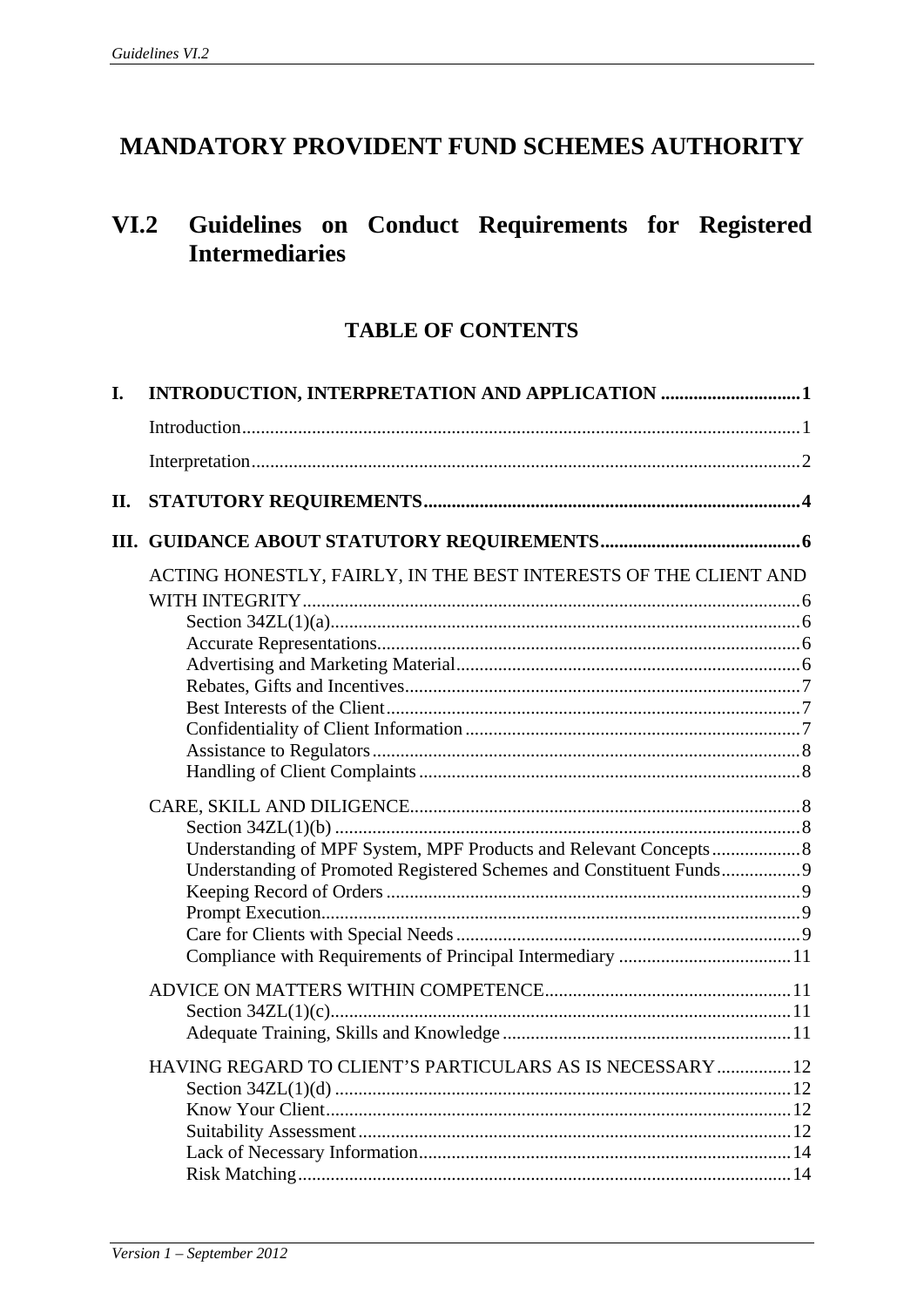| DISCLOSURE OF NECESSARY INFORMATION TO THE CLIENT  16                      |  |
|----------------------------------------------------------------------------|--|
|                                                                            |  |
|                                                                            |  |
|                                                                            |  |
|                                                                            |  |
| Information about Monetary and Non-monetary Benefits of Intermediaries  17 |  |
| Documentation on Information Provided about the Principal/Subsidiary       |  |
|                                                                            |  |
|                                                                            |  |
|                                                                            |  |
|                                                                            |  |
|                                                                            |  |
|                                                                            |  |
|                                                                            |  |
|                                                                            |  |
|                                                                            |  |
|                                                                            |  |
| PROMPT AND PROPER ACCOUNTING FOR CLIENT ASSETS21                           |  |
|                                                                            |  |
|                                                                            |  |
|                                                                            |  |
|                                                                            |  |
|                                                                            |  |
|                                                                            |  |
|                                                                            |  |
| PRINCIPAL INTERMEDIARY CONTROLS AND PROCEDURES FOR                         |  |
|                                                                            |  |
|                                                                            |  |
|                                                                            |  |
|                                                                            |  |
|                                                                            |  |
|                                                                            |  |
|                                                                            |  |
|                                                                            |  |
|                                                                            |  |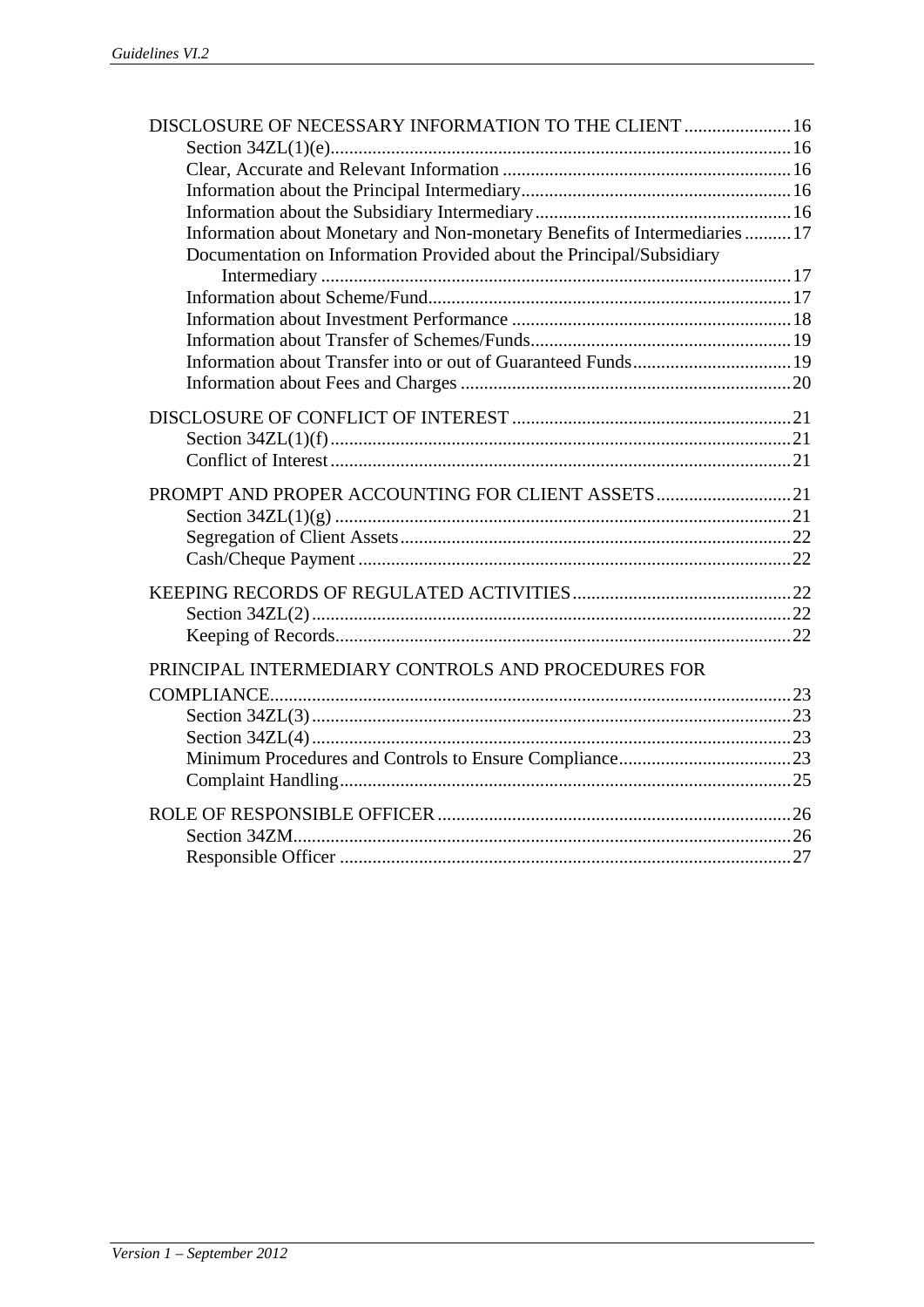## **I. INTRODUCTION, INTERPRETATION AND APPLICATION**

## **Introduction**

- I.1 The Guidelines on Conduct Requirements for Registered Intermediaries ("Guidelines"), issued under section 6H of the Mandatory Provident Fund Schemes Ordinance (Cap. 485) ("MPFSO"), provide guidance for persons concerned with the MPFSO. They provide guidance in respect of the minimum standards of conduct expected of regulated persons who engage in conducting sales and marketing activities and giving advice in relation to registered schemes. In particular, they provide guidance about the circumstances in which the Mandatory Provident Fund Schemes Authority ("MPFA") will be satisfied that a regulated person has, or has not, complied with a performance requirement under sections 34ZL and 34ZM for the purposes of section 34ZW of the MPFSO. Whilst the Guidelines are intended to assist regulated persons in understanding how to comply with the performance requirements, they are not intended to be an exhaustive description of how they should comply. Acts or omissions not mentioned in the Guidelines may also constitute a breach of the performance requirements.
- I.2 The three industry regulators (the Insurance Authority, Monetary Authority and Securities and Futures Commission), one or more of which will be the frontline regulator of a regulated person, will also be guided by the Guidelines in performing their supervisory and investigatory functions relating to regulated persons under the MPFSO.
- I.3 Where a frontline regulator has information which suggests a regulated person has not been in compliance with a performance requirement under section 34ZL or 34ZM of the MPFSO, it may conduct an investigation and provide the relevant information it obtained from such investigation to the MPFA for the latter's consideration of making a disciplinary order.
- I.4 For the purposes of the Guidelines, unless otherwise specified, a registered intermediary includes a responsible officer (who is necessarily a subsidiary intermediary).
- I.5 The Guidelines do not have the force of law. They should not be interpreted in a way that would override the provision of any law.
- I.6 The Guidelines are complementary to, and do not replace, any legislative provisions applicable to, or codes or guidelines issued by industry/frontline regulators in respect of regulated persons.
- I.7 The Guidelines shall become effective on 1 November 2012, the date of commencement of the operation of the Mandatory Provident Fund Schemes (Amendment) Ordinance 2012.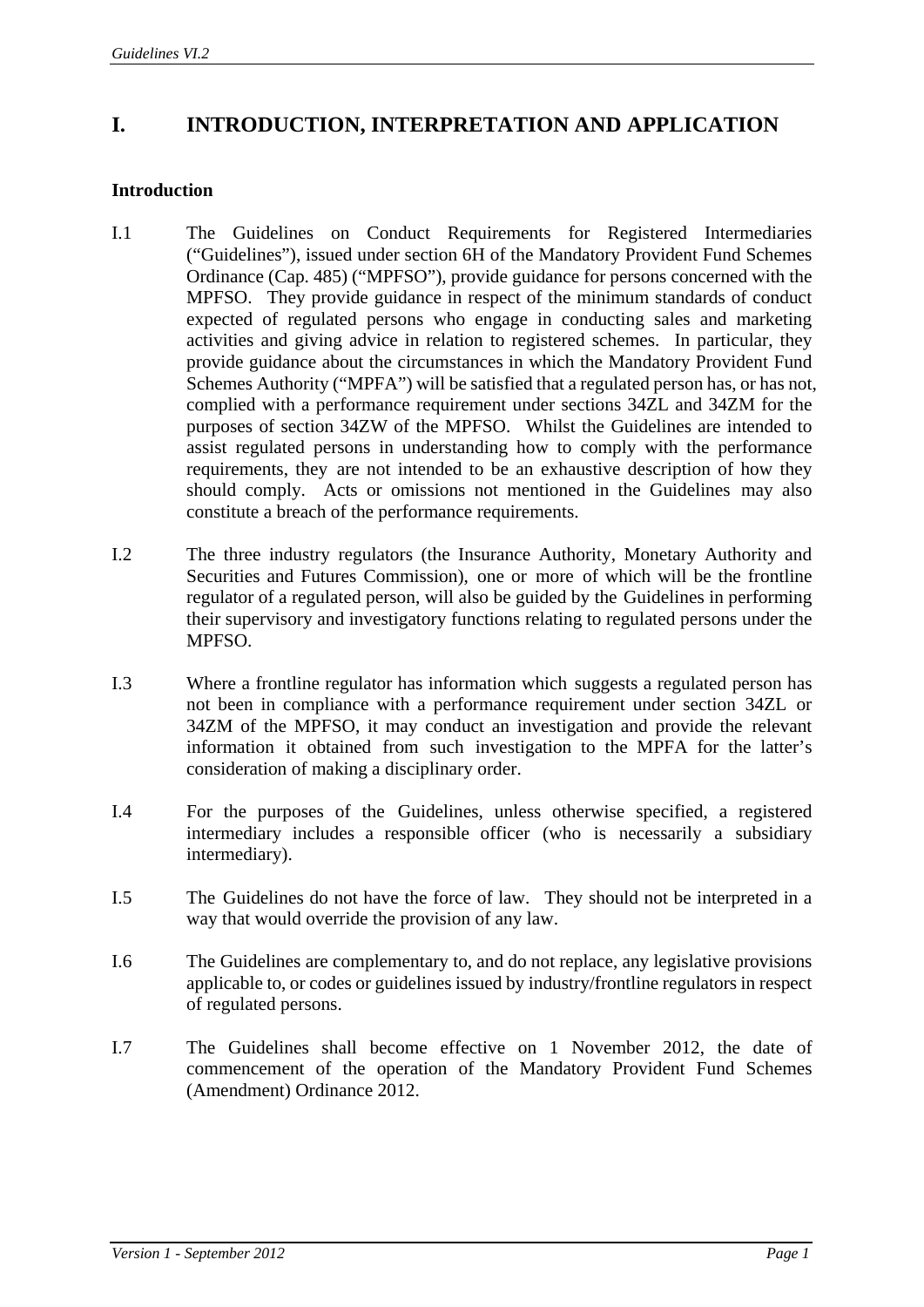## **Interpretation**

- I.8 Where a term in the Guidelines is used or defined in the MPFSO or the Mandatory Provident Fund Schemes (General) Regulation ("MPFSGR"), except where specified in the Guidelines, that term carries the same meaning as used or defined in the MPFSO or MPFSGR. Relevant references are given for those terms that are used or defined in the MPFSO or MPFSGR.
	- (a) "accrued benefits" section 2 of the MPFSO;
	- (b) "approved trustee" section 2 of the MPFSO;
	- (c) "client" section 34ZL of the MPFSO;
	- (d) "constituent fund" section 2 of the MPFSGR;
	- (e) "employee choice arrangement" means the arrangement whereby employees are allowed to transfer, on a lump sum basis, accrued benefits derived from their own mandatory contributions, from a contribution account under a registered scheme chosen by their employers to a registered scheme of their own choice at least once per calendar year;
	- (f) "fund" means constituent fund as defined in section 2 of the MPFSGR;
	- (g) "frontline regulator" section 34E of the MPFSO;
	- (h) "industry regulator" section 34E of the MPFSO;
	- (i) "material decision" section 34F of the MPFSO;
	- (j) "Part" means Part IVA of the MPFSO;
	- (k) "performance requirement" section 34E of the MPFSO;
	- (l) "principal intermediary" section 34G of the MPFSO;
	- (m) "registered intermediary" section 2 of the MPFSO;
	- (n) "registered scheme" section 2 of the MPFSO;
	- (o) "regulated activity" section 34F of the MPFSO;
	- (p) "regulated advice" section 34F of the MPFSO;
	- (q) "regulated person" section 2 of the MPFSO;
	- (r) "responsible officer" section 34I of the MPFSO;
	- (s) "rules" means rules made under section 47 of the MPFSO;
	- (t) "scheme" means registered scheme as defined in section 2 of the MPFSO;
	- (u) "service provider" section 2 of the MPFSO;
	- (v) "subsidiary intermediary" section 34H of the MPFSO;
	- (w) "working day" section 2 of the MPFSO.
- I.9 A reference in the Guidelines to "it" or "its" in relation to a registered intermediary shall, except where the context otherwise specifies, be construed as including a reference to "he" or "his", "she" or "her", as the case may be.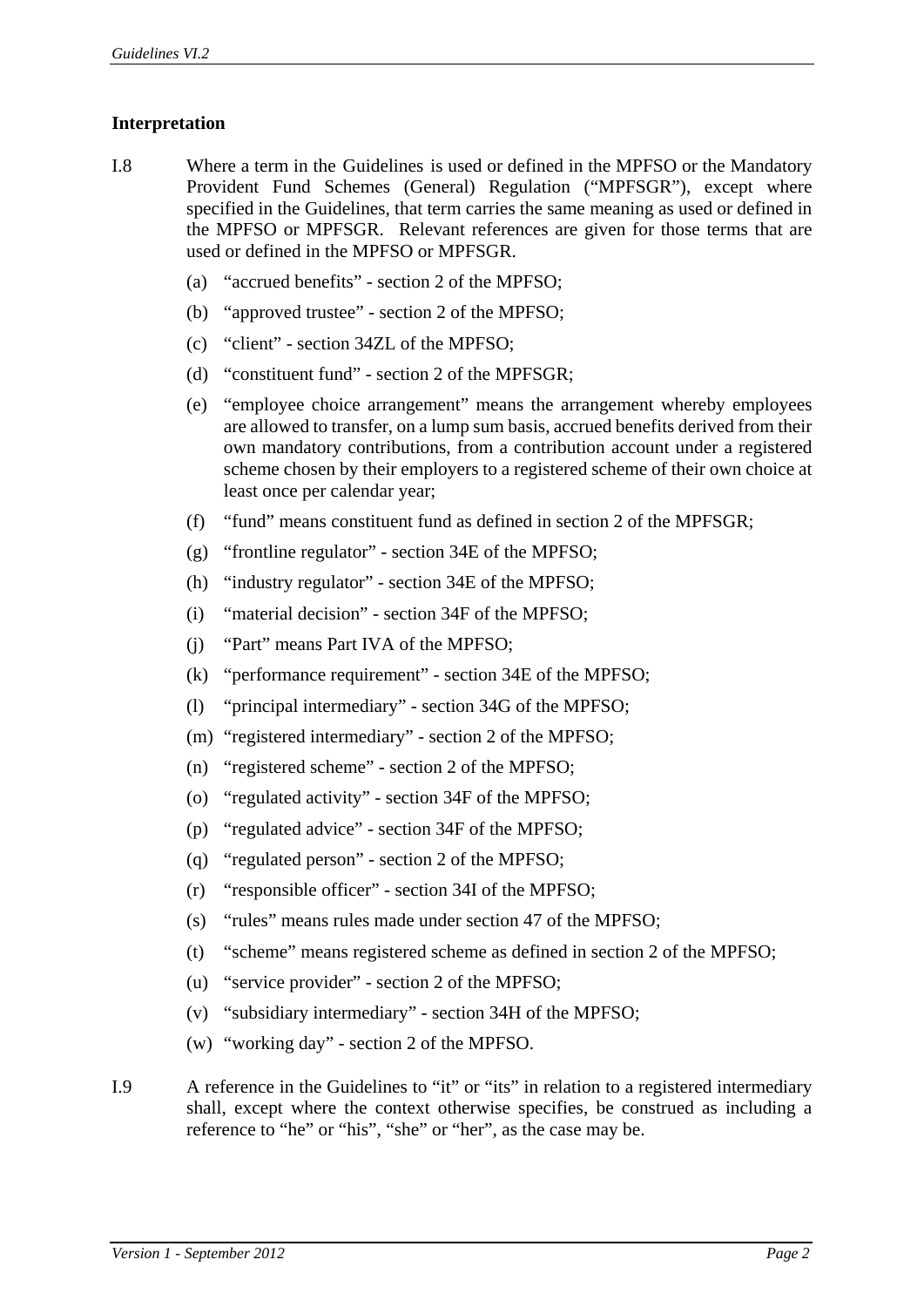- I.10 A reference in the Guidelines to a "section" shall mean a reference to a section in the MPFSO or MPFSGR.
- I.11 References to legislation, regulations, rules, codes or guidelines shall include such legislation, regulations, rules, codes or guidelines as they are replaced, amended or supplemented from time to time.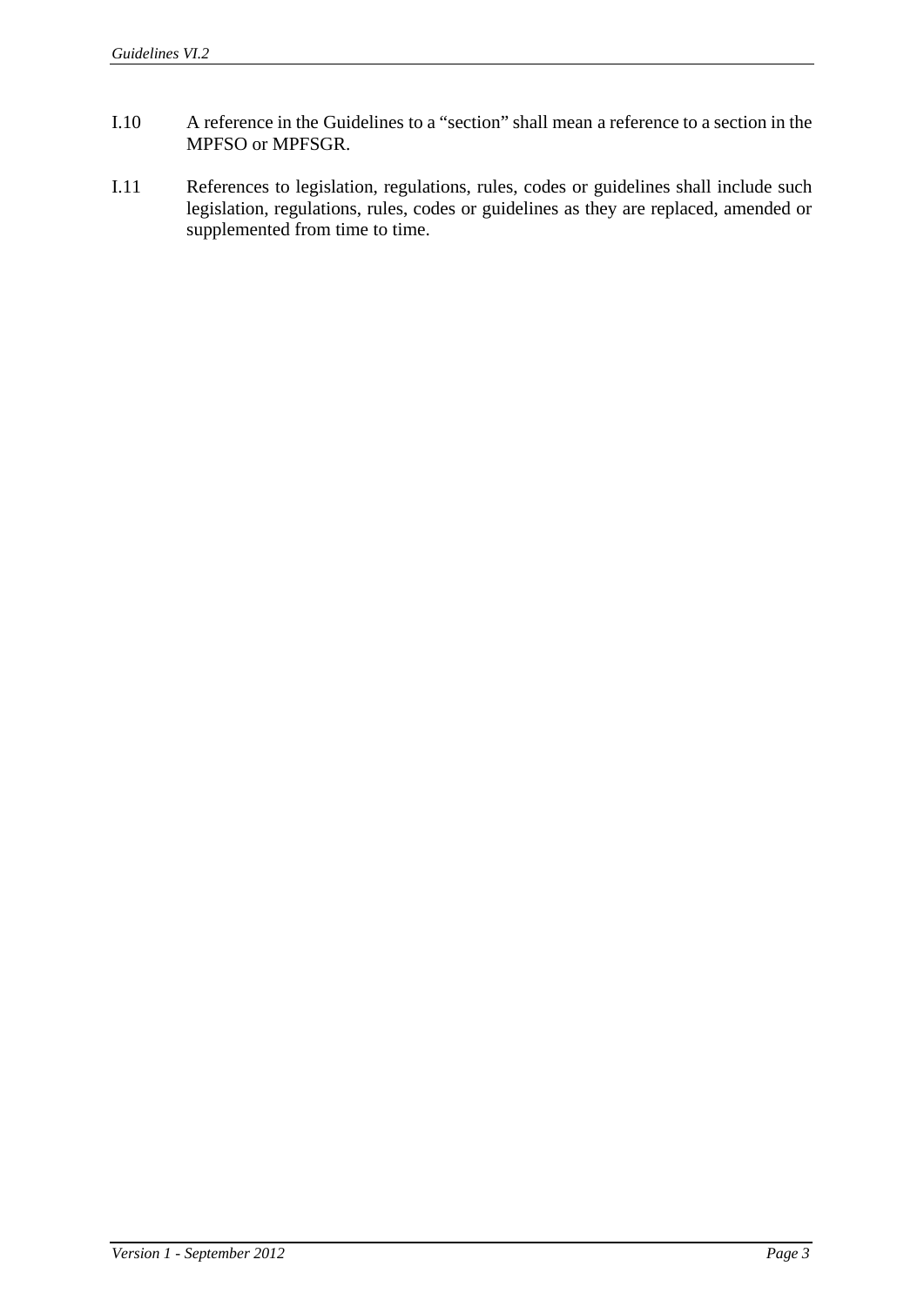## **II. STATUTORY REQUIREMENTS**

II.1 The conduct requirements are set out in sections 34ZL and 34ZM of Part IVA of the MPFSO. Those sections read as follows:

## "**34ZL. Conduct requirements for registered intermediary**

- (1) When carrying on a regulated activity, a principal intermediary or a subsidiary intermediary attached to a principal intermediary—
	- (a) must act honestly, fairly, in the best interests of the client, and with integrity;
	- (b) must exercise a level of care, skill and diligence that may reasonably be expected of a prudent person who is carrying on the regulated activity;
	- (c) may advise only on matters for which the principal or subsidiary intermediary (as the case may be) is competent to advise;
	- (d) must have such regard to the client's particular circumstances as is necessary for ensuring that the regulated activity is appropriate to the client;
	- (e) must make such disclosure of information to the client as is necessary for the client to be sufficiently informed for the purpose of making any material decision;
	- (f) must use best endeavours to avoid a conflict between the interests of the principal or subsidiary intermediary (as the case may be) and the interests of the client and, in the case of such a conflict, must disclose the conflict to the client;
	- (g) must ensure that client assets are promptly and properly accounted for; and
	- (h) must comply with other requirements that are prescribed by the rules.
- (2) A principal intermediary must keep such records of activities carried out by the principal intermediary, and of those carried out by every subsidiary intermediary attached to the principal intermediary, as may be necessary for enabling the frontline regulator of the principal intermediary to ascertain—
	- (a) whether or not the principal intermediary has complied with subsection (1); and
	- (b) whether or not every subsidiary intermediary attached to the principal intermediary has complied with subsection (1).
- (3) A principal intermediary—
	- (a) must establish and maintain proper controls and procedures for securing compliance by the principal intermediary, and by each subsidiary intermediary attached to the principal intermediary, with this Part;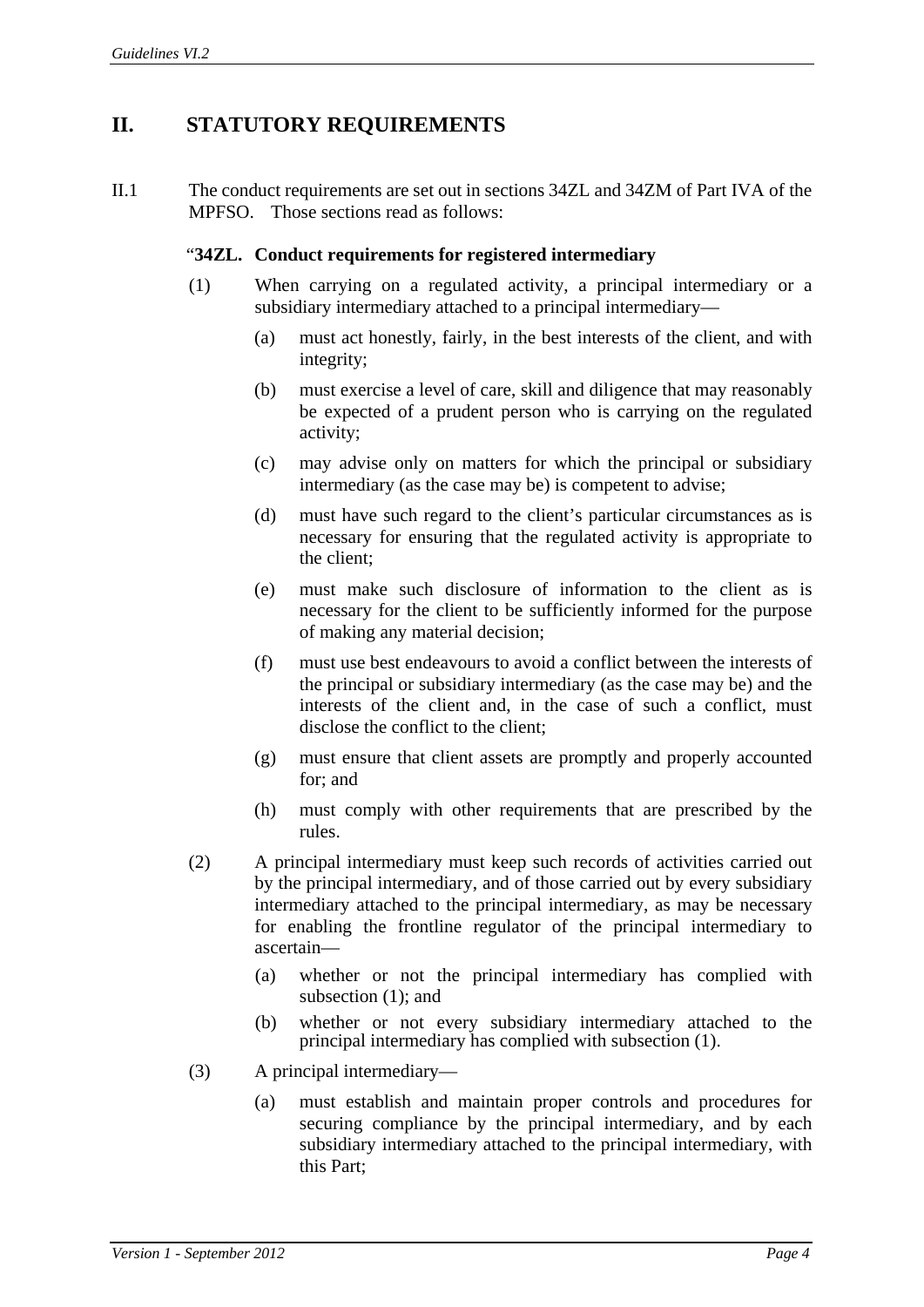- (b) must use the principal intermediary's best endeavours to secure observance by subsidiary intermediaries attached to the principal intermediary of the controls and procedures established under paragraph (a);
- (c) must ensure that the responsible officer has sufficient authority within the principal intermediary for carrying out specified responsibilities in relation to the principal intermediary; and
- (d) must provide the responsible officer with sufficient resources and support for carrying out specified responsibilities in relation to the principal intermediary.
- (4) In this section, a reference to a client of a principal intermediary, or a subsidiary intermediary attached to a principal intermediary, when carrying on a regulated activity, is a reference to —
	- (a) a person whom the principal or subsidiary intermediary invites or induces, or attempts to invite or induce, to make a material decision; or
	- (b) a person to whom the principal or subsidiary intermediary gives regulated advice.

## **34ZM. Conduct requirements for responsible officer**

A responsible officer of a principal intermediary must use his or her best endeavours to carry out specified responsibilities in relation to the principal intermediary."

*Note: Under section 34I(3) of the MPFSO, a reference to specified responsibilities in relation to a principal intermediary, is a reference to—*

- *(a) the responsibility to ensure that the principal intermediary has established and maintains proper controls and procedures for securing compliance by the principal intermediary, and by each subsidiary intermediary attached to the principal intermediary, with this Part; and*
- *(b) the responsibility to ensure that the principal intermediary uses the principal intermediary's best endeavours to secure observance by subsidiary intermediaries attached to the principal intermediary of the controls and procedures mentioned in paragraph (a).*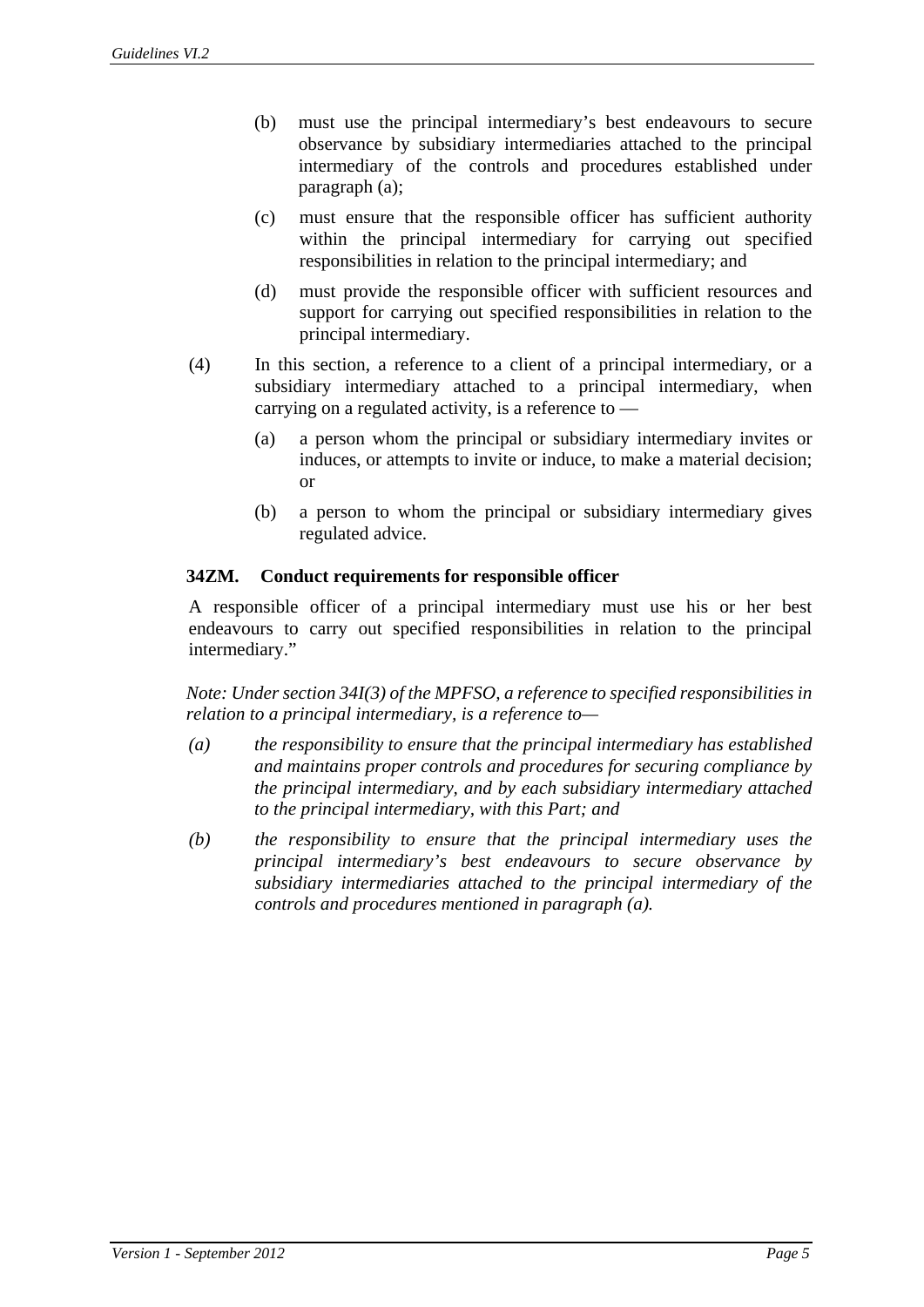## **III. GUIDANCE ABOUT STATUTORY REQUIREMENTS**

III.1 In determining whether it is satisfied that a regulated person has, or has not, complied with a performance requirement under section 34ZL or 34ZM for the purposes of section 34ZW, subject to I.1, the MPFA will have regard to the matters set out below.

## **ACTING HONESTLY, FAIRLY, IN THE BEST INTERESTS OF THE CLIENT AND WITH INTEGRITY**

## **Section 34ZL(1)(a)**

**When carrying on a regulated activity, a principal intermediary or a subsidiary intermediary attached to a principal intermediary must act honestly, fairly, in the best interests of the client, and with integrity.** 

## **Accurate Representations**

- III.2 A registered intermediary should not make inaccurate or misleading statements about itself, other registered intermediaries, any other party connected with the operation or distribution of registered schemes and/or constituent funds, any registered scheme or constituent fund, whether knowingly or recklessly.
- III.3 A registered intermediary should ensure that any form to be signed by a client is duly completed in all material respects before asking the client to sign on it. Any alterations to the completed form must be initialed by the client or, where it is not practical to do so, otherwise authenticated as representing the client's instruction. A copy of the form should be provided to the client as soon as reasonably practicable and another copy should be kept by the principal intermediary for a minimum period of seven years. The record of the form may be kept in electronic form but should be readily accessible by the frontline regulators for supervisory and inspection purposes.

#### **Advertising and Marketing Material**

- III.4 A principal intermediary should ensure that any advertisement or marketing material issued by it does not contain information that is false, misleading or deceptive. It should ensure that the information relating to registered schemes and constituent funds is clear, fair and timely, presents a balanced picture of the registered schemes/constituent funds with adequate risk disclosure.
- III.5 A subsidiary intermediary should only distribute or give out marketing material approved by his principal intermediary.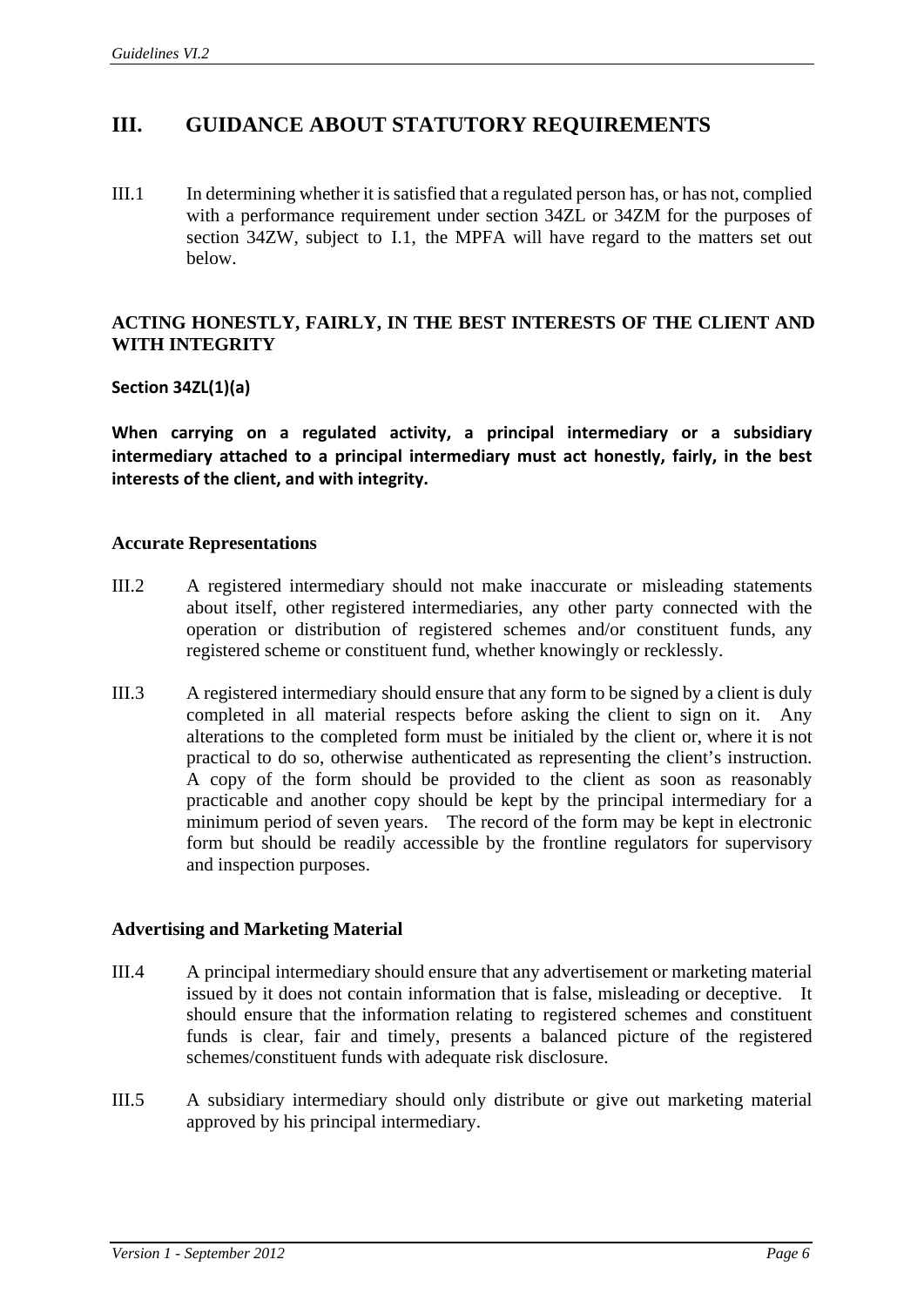## **Rebates, Gifts and Incentives**

- III.6 A registered intermediary should not, directly or indirectly, offer any rebates, gifts incentives (including, without limitation, commissions or other monetary/non-monetary benefits) to any person for the purpose of encouraging a client to:
	- (a) become a member of; or
	- (b) make a contribution to; or
	- (c) transfer any benefits to; or
	- (d) retain membership until a certain date or expiry of a certain period in

one or more registered schemes/constituent funds.

- III.7 The above restriction does not apply where the rebate, gift or incentive takes the form of any of the following:
	- (a) a discount of fees and charges by way of bonus units, bonus credit or rebates credited to the MPF account of the recipient of the offer;
	- (b) a non-monetary benefit (such as access to additional services) associated with a membership privilege program offered by or approved by the approved trustee or sponsor of the registered scheme;
	- (c) a discount of the registered intermediary's own fees and charges by way of a reduction in the amount directly payable by the client; or
	- (d) a commission or other monetary/non-monetary benefits paid to a registered intermediary for performing services as a registered intermediary.

## **Best Interests of the Client**

III.8 A registered intermediary should act in the best interests of the client in conducting sales and marketing activities and in giving regulated advice in relation to registered schemes/constituent funds.

#### **Confidentiality of Client Information**

III.9 A registered intermediary should treat all information supplied by a client as confidential, must not disclose or use such information except as permitted at law, and avoid any misuse of the personal information obtained in the course of its business activities.

> *Note: Special attention should be paid to section 41 of the MPFSO and the Personal Data (Privacy) Ordinance (Cap. 486) in handling client information.*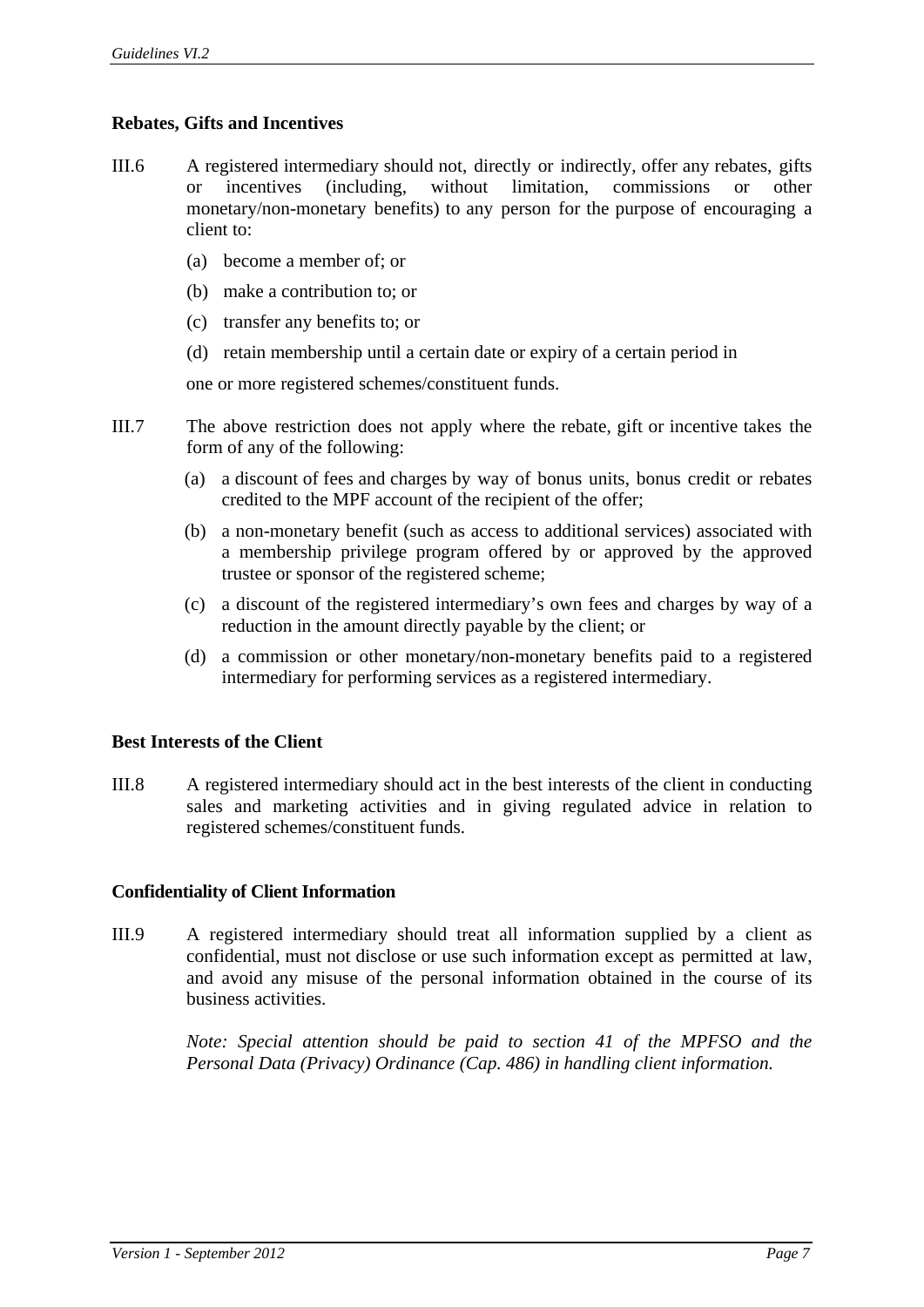## **Assistance to Regulators**

III.10 A registered intermediary should co-operate with the MPFA and the relevant frontline regulator at all times, including, but not limited to, establishing the facts in the event of a complaint concerning itself, its subsidiary intermediaries or other intermediaries.

#### **Handling of Client Complaints**

III.11 A registered intermediary should ensure that any complaint arising from regulated activities is promptly and fairly handled.

## **CARE, SKILL AND DILIGENCE**

#### **Section 34ZL(1)(b)**

**When carrying on a regulated activity, a principal intermediary or a subsidiary intermediary attached to a principal intermediary must exercise a level of care, skill and diligence that may reasonably be expected of a prudent person who is carrying on the regulated activity.**

#### **Understanding of MPF System, MPF Products and Relevant Concepts**

- III.12 A registered intermediary should have a general understanding of:
	- (a) the mandatory provident fund ("MPF") System and keep abreast of developments relevant to the MPF System;
	- (b) the various types of registered schemes and constituent funds available in the market; and
	- (c) basic investment and related concepts such as the relationship between risk and return, the importance of diversification of assets, the impact of fees on return, and the effect of compounding and dollar cost averaging.
- III.13 In order to achieve the understanding referred to in III.12, a registered intermediary should, at a minimum, familiarize itself with the reference materials for intermediaries issued by the MPFA and the various tools (such as the Fee Comparative Platform, calculator on retirement needs, calculator for projecting your MPF accrued benefits and Trustee Service Comparative Platform) that would assist a client in making material decisions.

*Note: Reference materials and various tools are available under "Industry Practitioner – Intermediary" on the MPFA website.*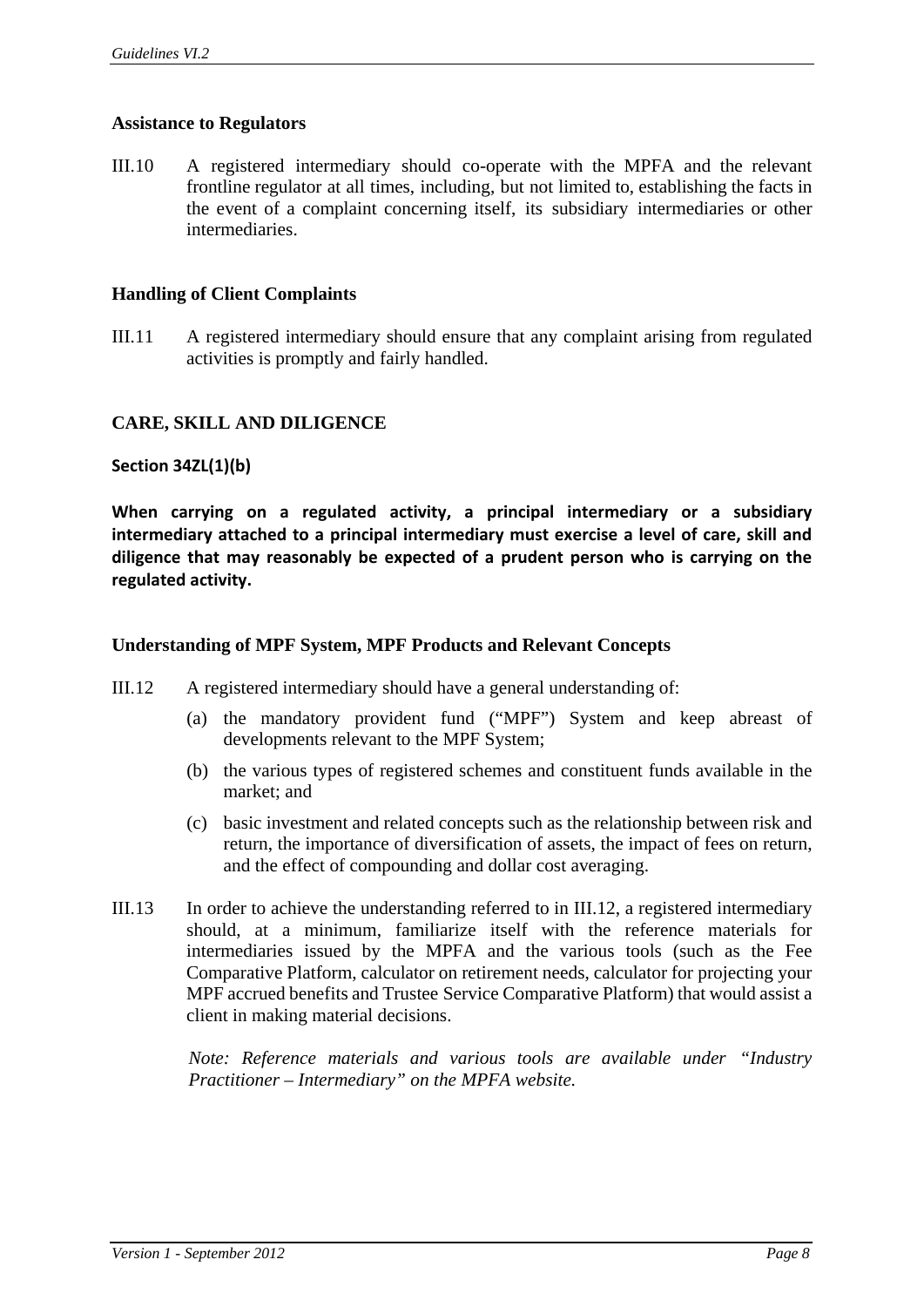## **Understanding of Promoted Registered Schemes and Constituent Funds**

- III.14 A registered intermediary should have a good understanding, such that may reasonably be expected of a prudent person carrying on the regulated activity, of any registered scheme and constituent fund which it promotes and/or on which it gives regulated advice, including:
	- (a) the identity of key parties concerned in the operation or distribution of the scheme (including the approved trustee, investment manager, promoter, sponsor, administrator, custodian and guarantor);
	- (b) the level of fees and charges relating to the scheme and the various constituent funds in the scheme;
	- (c) the investment policies, types and levels of risks and terms and conditions of the various constituent funds in the scheme;
	- (d) the range of services offered by the approved trustee of the scheme and its service providers in relation to the operation or distribution of the scheme; and
	- (e) general scheme operational issues such as those relating to transfers and withdrawals.
- III.15 A principal intermediary should conduct product due diligence on any registered scheme and constituent fund which it promotes and/or on which it gives regulated advice prior to the selling and marketing of such registered scheme and/or constituent fund and on an on-going basis at appropriate interval in order to ensure that its subsidiary intermediaries keep up-to-date on the issues mentioned in III.14.

## **Keeping Record of Orders**

III.16 A registered intermediary should record the particulars of any order instructions relating to material decisions received from a client (including the date and time of receipt and details of the order). The records of orders should be kept by the principal intermediary for a minimum period of seven years.

#### **Prompt Execution**

III.17 A registered intermediary should take all reasonable steps to carry out client instructions promptly and accurately, notify the client after the instructions have been carried out and alert the client within a reasonable time in case of any delay or failure to execute the client's instruction by the registered intermediary. Client instructions refer to instructions to the registered intermediary (e.g. passing an enrolment form to the approved trustee) and not instructions to the approved trustee (e.g. processing of the enrolment by the approved trustee).

#### **Care for Clients with Special Needs**

III.18 In the course of conducting a regulated activity, a registered intermediary should provide extra care of, and support for, clients with special needs ("vulnerable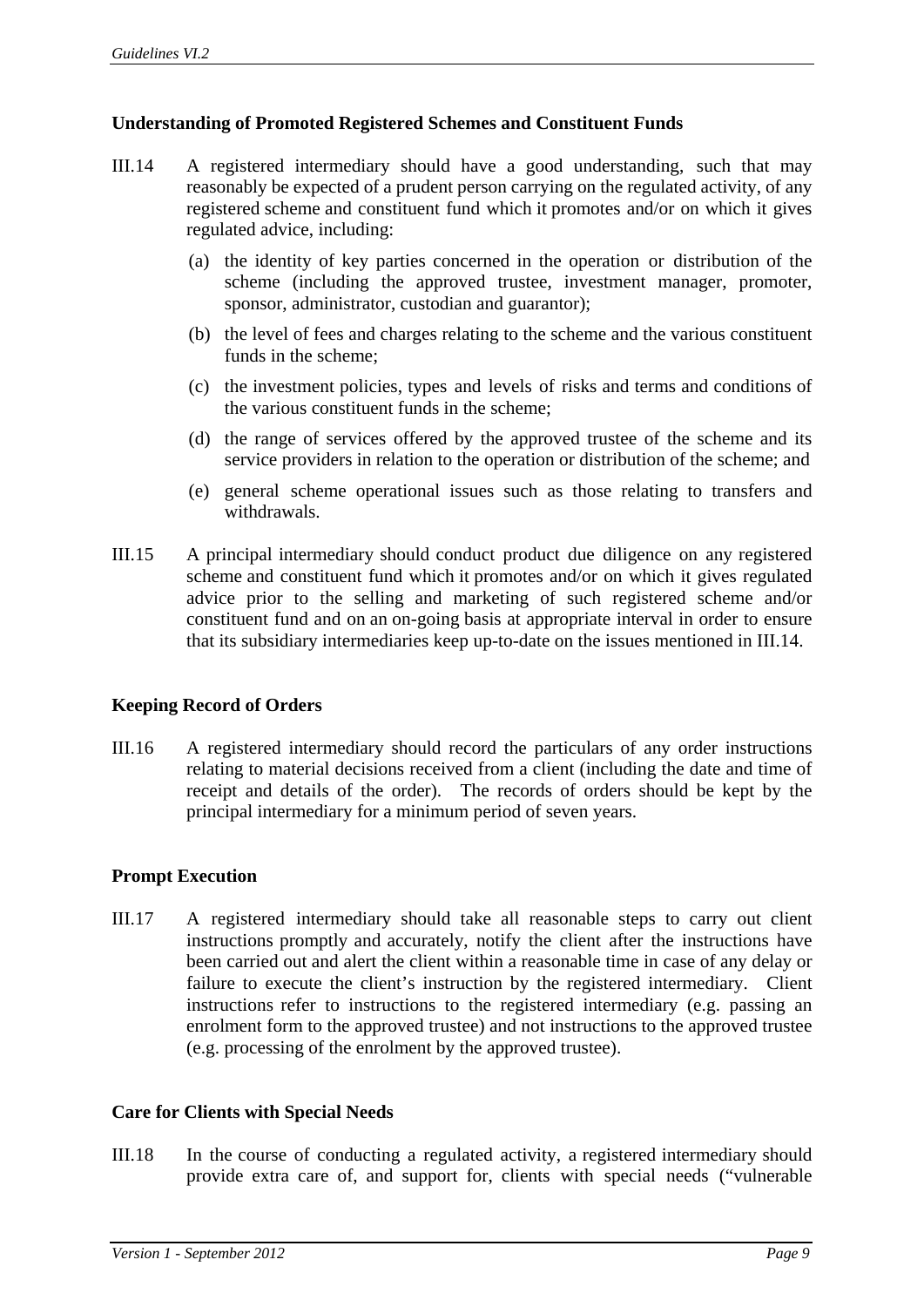clients") during the sales and marketing process relating to the making of a key decision. A vulnerable client for this purpose is a person who is not, or may not be, able to fully understand the type of information to be provided and discussed or who is not, or may not be, able to make that key decision. Such clients may include, for example, those who are illiterate, with low level (primary level or below) of education, visually or otherwise impaired in a manner that affects their ability to make the relevant key decision independently. A key decision for this purpose refers to one of the following decisions:

- (a) choosing a particular constituent fund;
- (b) making a transfer that would involve a transfer out of a guaranteed fund;
- (c) making an early withdrawal of accrued benefits from the MPF System; or
- (d) making how much voluntary contributions into a particular registered scheme or a particular constituent fund.
- III.19 Having assessed a client as a vulnerable client, a registered intermediary should exercise extra care, and where necessary, provide additional support during the sales and marketing process relating to that key decision. What would constitute "extra care" will depend on the particular vulnerability of the client and the nature and circumstances of the regulated activity being undertaken. It should, however, include:
	- (a) offering the client the opportunity:
		- (i) to be accompanied by a companion to witness the relevant sales process and constituent fund selection process; and/or
		- (ii) to have an additional member of staff to witness the relevant sales process and constituent fund selection process.

The registered intermediary should document that the above choices were offered to the client, the choice that has been made by the client and ask the client to acknowledge the choice he has made by signing the document. A copy of the signed document should be provided to the client and the original should be kept by the principal intermediary for a minimum period of seven years;

or

- (b) conducting post-sale call to:
	- (i) confirm that the intermediary has provided the client with the offering document, explained the key features of the relevant registered scheme and constituent funds and advised the client to read carefully and understand the information contained in the offering document prior to making the key decision;
	- (ii) verify the key decision (as mentioned in III.18) that the client has made; and
	- (iii) confirm the client's understanding of the key decision he has made.

The post-sale call, to be made within seven working days and audio recorded, should be conducted by an authorized person (not the subsidiary intermediary who conducted the regulated activity) of the principal intermediary.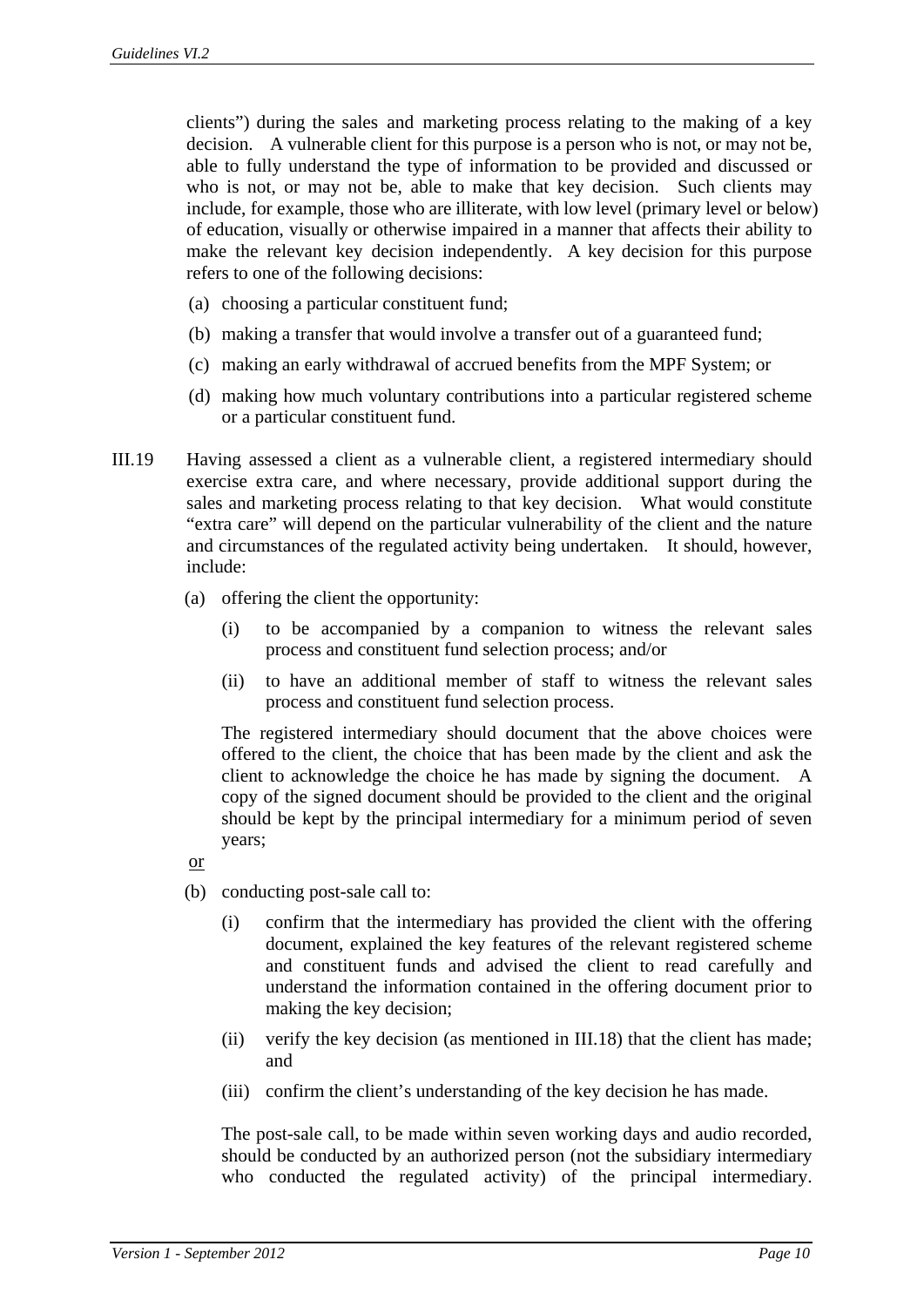Processing of the client's instruction need not wait for completion of the post-sale call process. In case the principal intermediary does not have an audio recording system, it should make arrangement with the approved trustee/sponsor/promoter for an authorized person of one of these parties to conduct the post-sale call. The arrangement should include allowing the frontline regulators access to the relevant audio record where necessary.

The authorized person should use reasonable efforts to contact the client and if the client cannot be contacted after several attempts, the principal intermediary should send a document to the client to confirm that the intermediary has provided the client with the offering document, explained the key features of the relevant registered scheme and constituent funds, and advised the client to read carefully and understand the information contained in the offering document prior to making the key decision and the key decision that the client had made.

The authorized person should document the attempts made to contact the client and the principal intermediary should keep copies of the relevant correspondence. The audio record and/or written documentation should be kept by the principal intermediary or the approved trustee/sponsor/promoter (as the case may be) for a minimum period of seven years.

## **Compliance with Requirements of Principal Intermediary**

III.20 A subsidiary intermediary should comply with the controls, procedures and standards of conduct as required by his principal intermediary.

## **ADVICE ON MATTERS WITHIN COMPETENCE**

#### **Section 34ZL(1)(c)**

**When carrying on a regulated activity, a principal intermediary or a subsidiary intermediary attached to a principal intermediary may advise only on matters for which the principal or subsidiary intermediary (as the case may be) is competent to advise.**

#### **Adequate Training, Skills and Knowledge**

- III.21 A subsidiary intermediary should not give advice on matters in relation to which he is not adequately trained or otherwise lacks the specific skills or knowledge necessary to assist a client.
- III.22 A principal intermediary should have in place arrangements to assess whether its subsidiary intermediaries possess the relevant qualification, skills and/or knowledge.
- III.23 A principal intermediary should provide sufficient training to ensure that its subsidiary intermediaries engaging in regulated activities, among other things: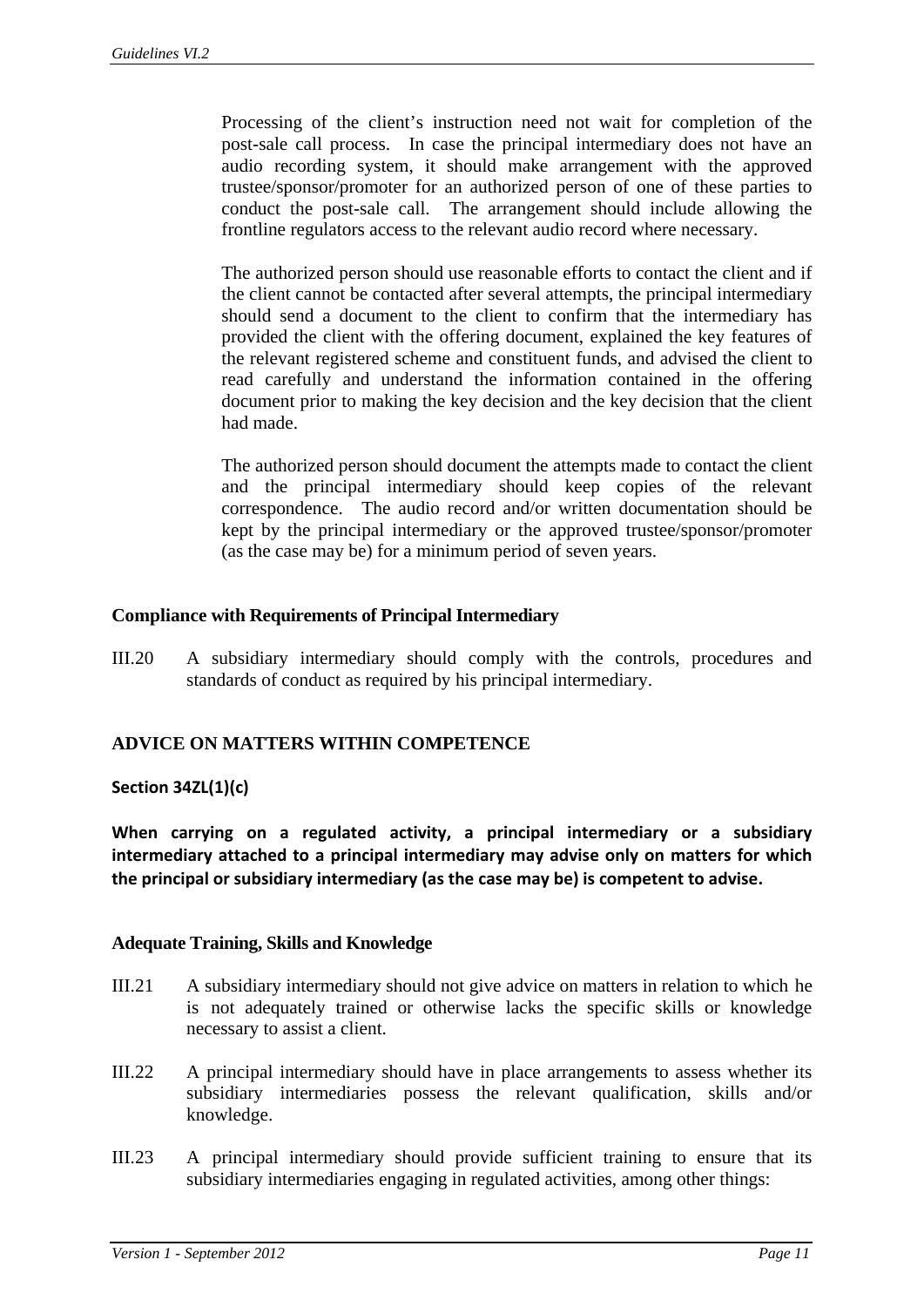- (a) have adequate knowledge and skills to provide explanations, recommendations or advice to a client about registered schemes/constituent funds;
- (b) are conversant with the selling procedures and relevant controls; and
- (c) are aware of the relevant statutory and regulatory requirements that they need to comply with.

#### **HAVING REGARD TO CLIENT'S PARTICULARS AS IS NECESSARY**

#### **Section 34ZL(1)(d)**

**When carrying on a regulated activity, a principal intermediary or a subsidiary intermediary attached to a principal intermediary must have such regard to the client's particular circumstances as is necessary for ensuring that the regulated activity is appropriate to the client.**

## **Know Your Client**

III.24 In assisting an employer/self-employed person/employee/personal account holder to participate/enrol in a registered scheme, a registered intermediary should take all reasonable steps to establish the identity of its client by checking the client's identity document (e.g. business registration certificate, identity card or passport) to verify the client's identity, and to acquire a basic understanding of its client (such as the employer's nature of business and the client's education level).

#### **Suitability Assessment**

- III.25 A registered intermediary should have regard to a client's particular circumstances by conducting "suitability assessment" (set out in III.27 below) in the following circumstances:
	- (a) extending an invitation or inducement to a specific client  $\frac{1}{1}$  (being a self-employed person, an employee or a personal account holder) that involves the choice of a particular constituent fund; or
	- (b) giving regulated advice to a specific client (being a self-employed person, an employee or a personal account holder) that involves the choice of a particular constituent fund.

1

<sup>1</sup> The term "specific client" is used to denote that the invitation/inducement/advice is extended/given specifically to a particular client/clients. This is to distinguish the situation where the invitation/inducement/advice is extended/given in a group setting (e.g. in a seminar) where the invitation/inducement/advice is not directed to a specific person/persons and without taking into account individual circumstances.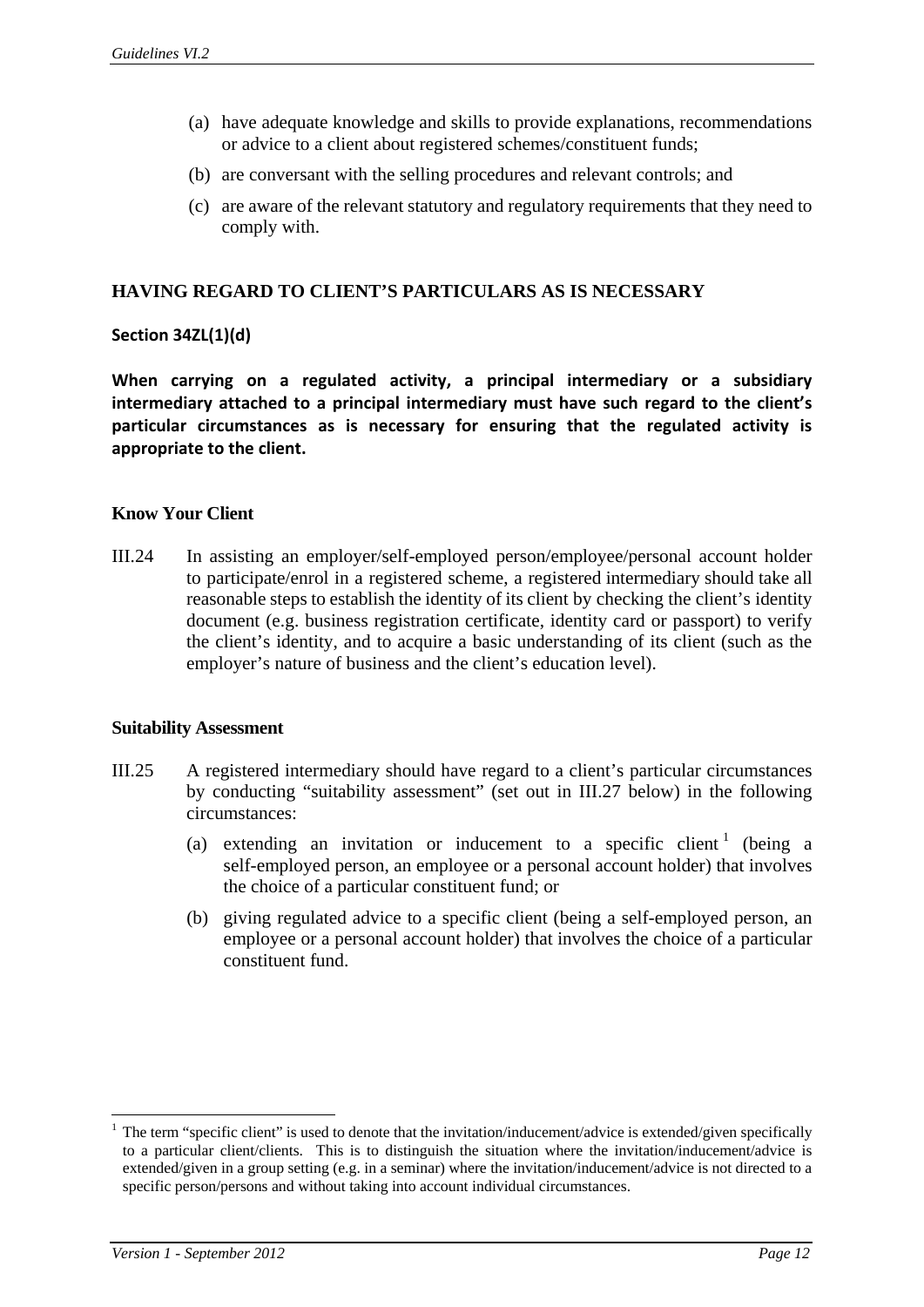*Examples of an invitation, inducement or advice that involves the choice of a particular constituent fund include an invitation/inducement/advice to:* 

- *join a particular registered scheme and invest in a particular constituent fund within that registered scheme;*
- *transfer accrued benefits from one registered scheme to another registered scheme and invest in a particular constituent fund within that registered scheme;*
- *invest future contributions (mandatory or voluntary contributions) in a particular constituent fund; or*
- *transfer accrued benefits from one particular constituent fund to another particular constituent fund within a registered scheme.*
- III.26 Beyond these circumstances, there may be other occasions where some assessment of a client's particular circumstances is appropriate. In assessing this, the registered intermediary should have regard to the extent to which a decision by a client might have materially adverse consequences for that client and the extent to which the client may be placing reliance on the registered intermediary. This may arise particularly where detailed advice directed to a specific client is being given in relation to:
	- (a) a decision on early withdrawal of accrued benefits from the MPF System; or
	- (b) a decision as to the amount of any voluntary contributions to be paid into the MPF System.
- III.27 When conducting suitability assessment connected with the choice of a particular constituent fund, a registered intermediary should:
	- (a) assess the client's risk profile by acquiring an understanding of the client's personal circumstances, such as the client's existing investment portfolio (including MPF portfolio if any), age, intended retirement age, financial situation, investment objective, investment knowledge, investment experience, risk tolerance and the level of risk the client is prepared to accept;
	- (b) match the client's risk profile with the risk level of the constituent funds to select a constituent fund/constituent funds suitable for the client;
	- (c) explain to the client why a particular constituent fund/constituent funds are suitable for the client; and
	- (d) provide the client with a copy of a document containing the client's risk profile and the explanations given (including response to questions raised in relation to the choice of fund) and obtain the client's signature on the document to confirm the client's agreement on the accuracy of the information thereon. A copy of the so signed document should be provided to the client and the original to be kept by the principal intermediary for a minimum period of seven years.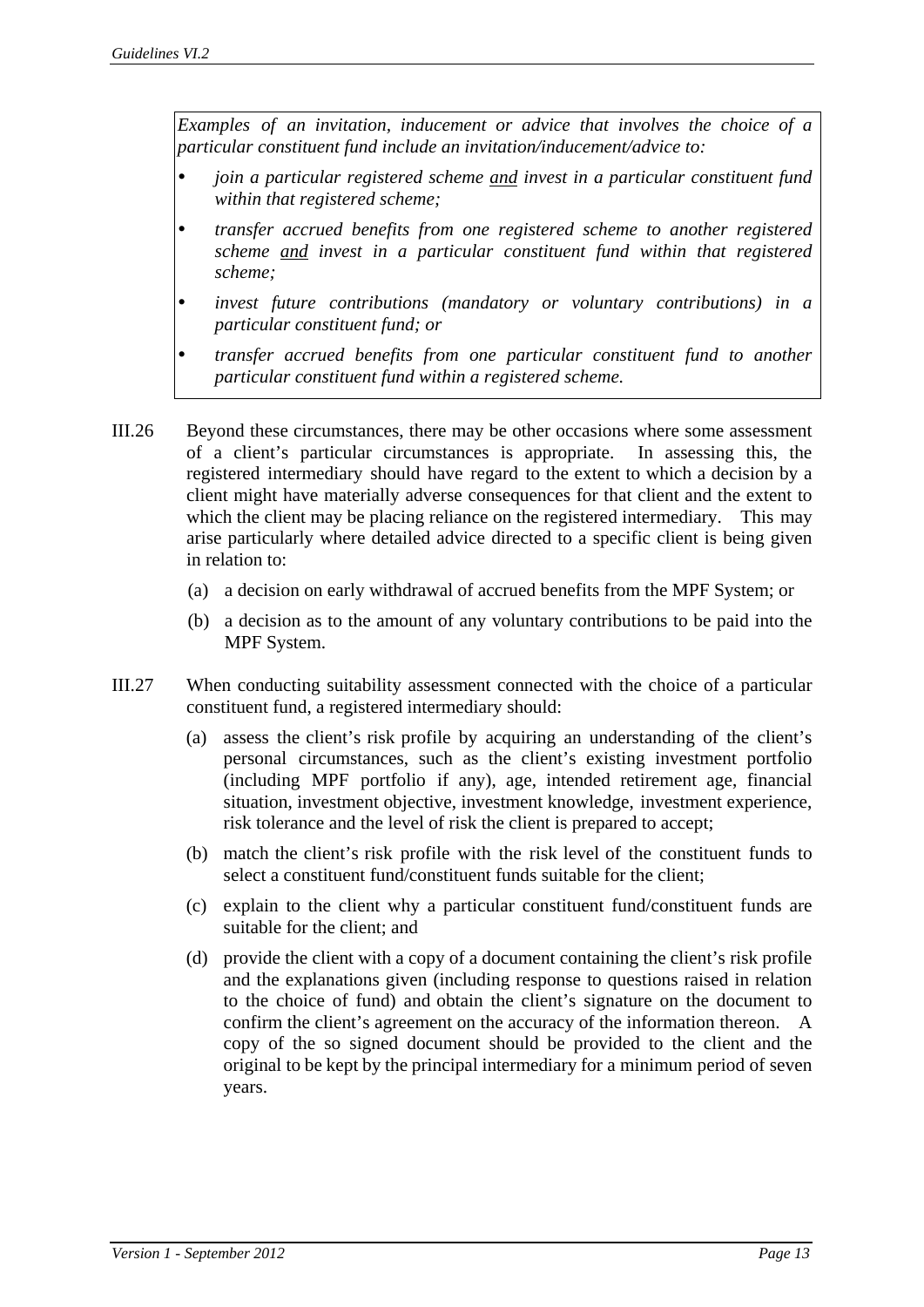## **Lack of Necessary Information**

III.28 In the case where a registered intermediary might not be able to obtain necessary information from the client to assess the client's risk profile in order to complete a necessary suitability assessment, it should explain to the client that it is not able to make a proper assessment of the client's risk profile. The registered intermediary should not invite or induce the client to consider a particular constituent fund and should not provide any regulated advice to the client in relation to a particular constituent fund.

#### **Risk Matching**

- III.29 Where, after conducting the suitability assessment, a client insists on choosing to invest his contribution in, or transfer his accrued benefits to, a constituent fund for which the risk level is higher than the client's risk profile as assessed by the registered intermediary ("risk mismatch"), the intermediary should:
	- (a) tell the client that there is a risk mismatch between the constituent fund choice and the client's risk profile;
	- (b) explain to the client the risk of the fund selection and that the constituent fund may not be suitable for the client (illustrating this by providing clear explanation of the features and risk of the constituent fund to the client);
	- (c) confirm with the client that the constituent fund choice is the client's own decision and ask the client to provide the reasons for choosing that fund;
	- (d) document the following:
		- (i) the risk mismatch between the constituent fund choice and the client's risk profile;
		- (ii) the explanations given to the client;
		- (iii) that the constituent fund choice is the client's own decision; and
		- (iv) the reasons given by the client in respect of that choice;
	- (e) ask the client to acknowledge the content (as mentioned in (d)) of the document by signing the document; and
	- (f) give a copy of the signed document as mentioned in (e) to the client and the original to the principal intermediary to be kept for a minimum period of seven years.
- III.30 When the client insists on choosing a constituent fund for which the risk level is higher than the client's risk profile as assessed by the registered intermediary, the conversation regarding the risk mismatch (as set out in III.29 (a) to (c)) between the registered intermediary and the client should be audio recorded (if audio recording system is available) to provide an audit trail. If the processes are not audio-recorded, then **either** a post-sale call **or** post-sale confirmation should be implemented.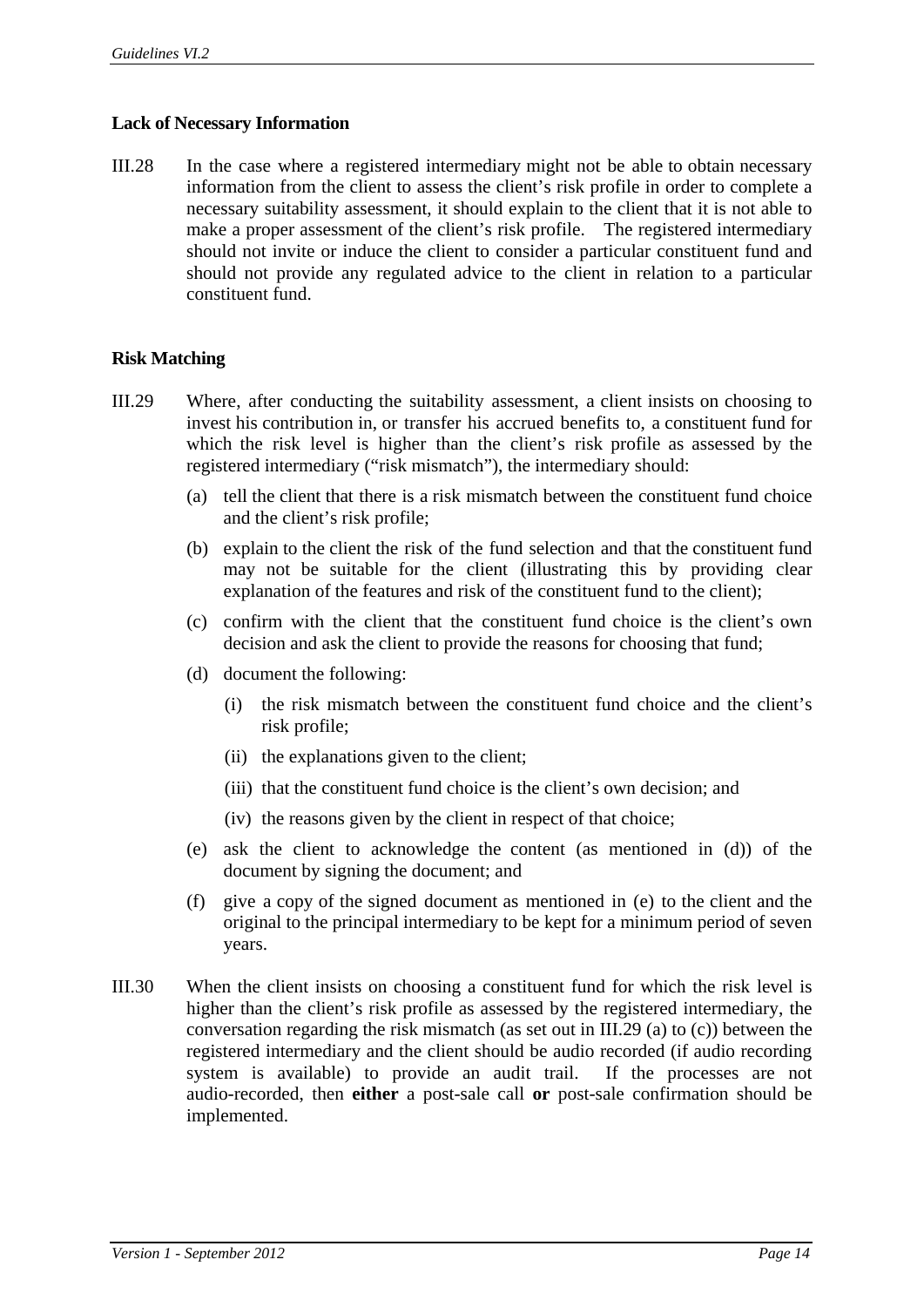- (a) **Post-sale Call** 
	- (i) The post-sale call, to be made within seven working days and audio recorded, should be conducted by an authorized person (not the subsidiary intermediary who conducted the regulated activity) of the principal intermediary. Processing of the client's instruction need not wait for completion of the post-sale call process. The post-sale call should confirm the client's fund choice and remind the client that there is a risk mismatch between the client's constituent fund choice and the client's risk profile as assessed by the intermediary and confirm that the fund choice was the client's own decision.
	- (ii) In case the principal intermediary does not have an audio recording system, it should make arrangement with the approved trustee/sponsor/promoter for an authorized person of one of these parties to conduct the post-sale call. The arrangement should include allowing the frontline regulators access to the relevant audio record where necessary.
	- (iii) The authorized person should use reasonable efforts to contact the client and if the client cannot be contacted after several attempts, the principal intermediary should send a document to the client to confirm the fund choice made by the client, remind the client that there is a risk mismatch between the client's constituent fund choice and the client's risk profile and confirm that the fund choice was the client's own decision.
	- (iv) The authorized person should document the attempts made to contact the client and the principal intermediary should keep copies of the relevant correspondence. The audio record and/or written documentation should be kept by the principal intermediary or the approved trustee/sponsor/promoter (as the case may be) for a minimum period of seven years.

## (b) **Post-sale Confirmation**

- (i) To reinforce the matters set out in III.29, the registered intermediary should advise the client that instructions to process the fund selection cannot be completed by the intermediary until the client has had further time to consider the matter and confirm instructions in writing no sooner than the next working day.
- (ii) The registered intermediary should not take any steps to process the fund selection of the client until he receives a signed document from the client confirming the fund choice made by the client, and acknowledging that there is a risk mismatch between the client's constituent fund choice and the client's risk profile as assessed by the intermediary (such written confirmation not being received before the start of the next working day). The registered intermediary should record the date and time of receipt of such document. Such record and the original of the document should be kept by the principal intermediary for a minimum period of seven years.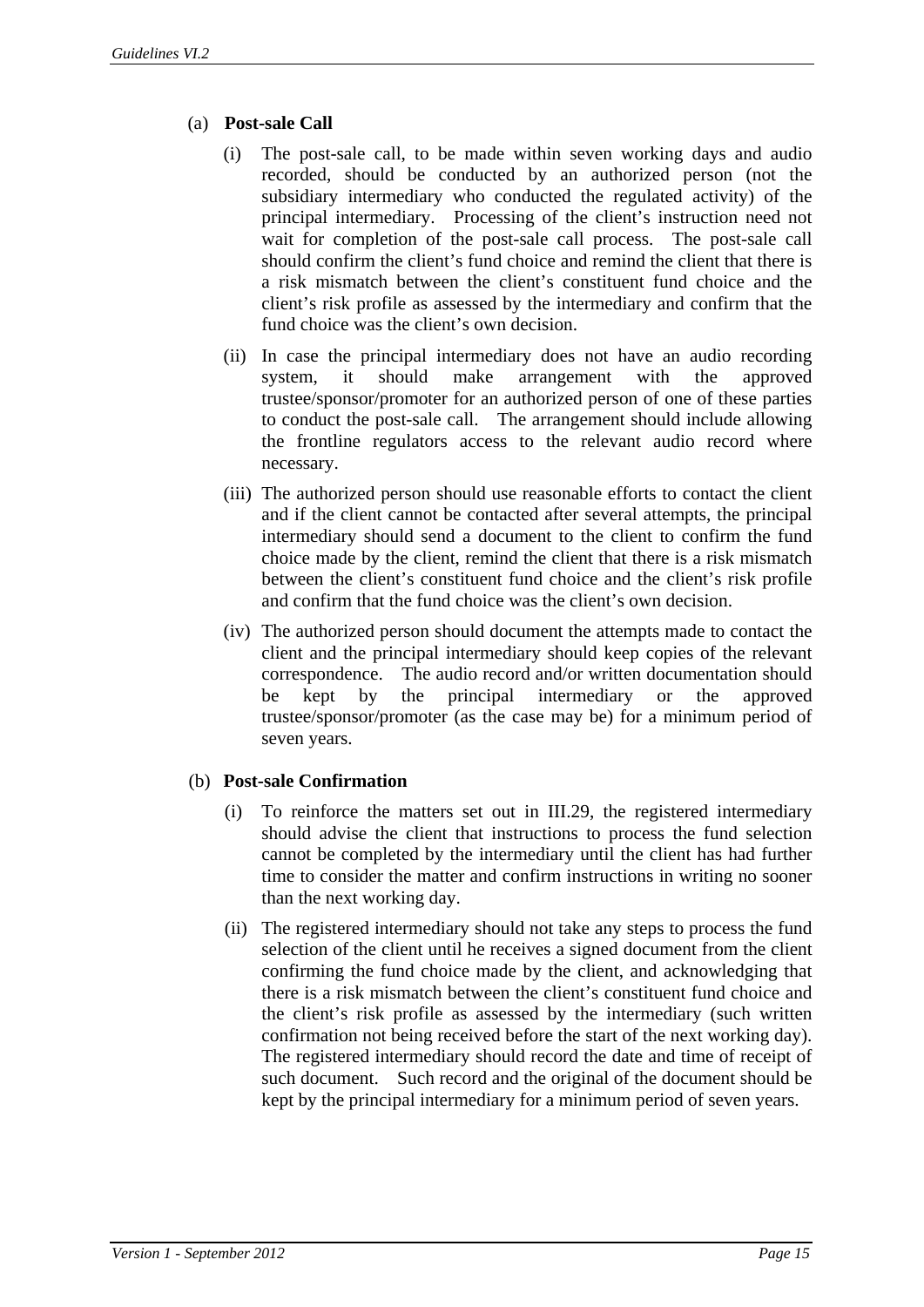## **DISCLOSURE OF NECESSARY INFORMATION TO THE CLIENT**

## **Section 34ZL(1)(e)**

**When carrying on a regulated activity, a principal intermediary or a subsidiary intermediary attached to a principal intermediary must make such disclosure of information to the client as is necessary for the client to be sufficiently informed for the purpose of making any material decision.**

#### **Clear, Accurate and Relevant Information**

III.31 A registered intermediary should provide its client with information that is clear, accurate and relevant to the material decision being made.

#### **Information about the Principal Intermediary**

- III.32 A registered intermediary, in the initial contact with a client, should provide its client with adequate information about the principal intermediary including:
	- (a) the name, principal place of business and nature of business of the principal intermediary and any relevant conditions which apply to its registration as a principal intermediary;
	- (b) the capacity in which the principal intermediary is acting and in case it is distributing a registered scheme for a sponsor, promoter or approved trustee, a statement to this effect; and
	- (c) the affiliation of the principal intermediary, if any, with the key parties (including the approved trustee, investment manager, promoter, sponsor, administrator, custodian and guarantor) connected with the operation or distribution of the registered scheme and/or any constituent funds of the registered scheme concerned.
- III.33 A subsidiary intermediary, who acts for more than one principal intermediary, should make clear to his client which one of the principal intermediaries he is acting on behalf of on that occasion.

#### **Information about the Subsidiary Intermediary**

- III.34 A subsidiary intermediary, in the initial contact with a client, should:
	- (a) identify himself with his business card bearing the name used in his registration as a registered intermediary and his MPF registration number;
	- (b) disclose:
		- (i) the capacity in which he is acting and in case he is distributing a registered scheme for a sponsor, promoter or approved trustee, a statement to this effect;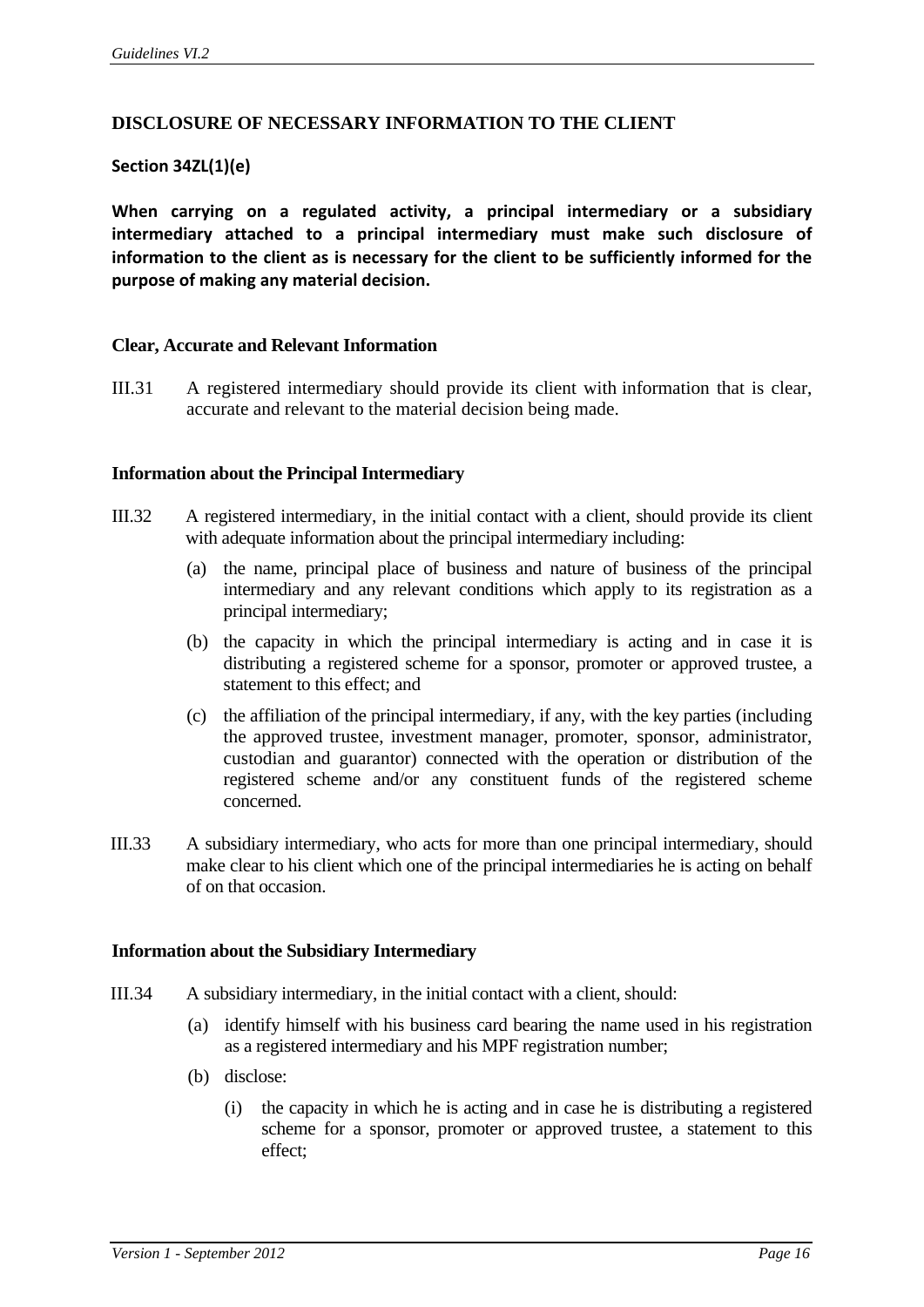- (ii) his affiliation, if any, with the key parties (including the approved trustee, investment manager, promoter, sponsor, administrator, custodian and guarantor) connected with the operation or distribution of the registered scheme and/or constituent funds of the registered scheme concerned; and
- (iii) what types of regulated activities (whether making invitation, inducement or giving regulated advice) he is conducting/will conduct and any relevant conditions which apply to his registration as a subsidiary intermediary.

#### **Information about Monetary and Non-monetary Benefits of Intermediaries**

III.35 A registered intermediary should also provide the client with a statement (at the time of the invitation, inducement or advice) on whether the principal intermediary and/or any of its subsidiary intermediaries will charge the client any direct fees for the services to be provided or will be compensated (either directly or indirectly) in some other manner (such as commission or salary bonus) in respect of the invitation, inducement or advice. The statement should also set out whether the benefits receivable would be different depending on the choice of the registered scheme(s) or constituent fund(s) made by the client. The statement can be a generic disclosure of the nature of monetary and non-monetary benefits receivable by the principal and/or the subsidiary intermediary.

#### **Documentation on Information Provided about the Principal/Subsidiary Intermediary**

III.36 The disclosure in III.32 to III.35 should be made in a document in hard copy or electronic form, in Chinese or English (according to the preference of the client) or both languages. Should circumstances render it not reasonably practicable to provide the disclosure in writing at the time of the invitation, inducement or advice, the subsidiary intermediary should make the disclosure verbally at the time of the invitation, inducement or advice, to be followed by the document as soon as reasonably practicable thereafter. A copy of the document should be kept by the principal intermediary for a minimum period of seven years.

#### **Information about Scheme/Fund**

- III.37 A registered intermediary should provide to its client information materials that would assist the client in understanding the promoted registered scheme and constituent funds relevant to a material decision being made. At a minimum, the registered intermediary should provide a copy of the latest version of the offering document of the registered scheme to the client to assist him in making material decisions.
- III.38 In providing the information materials, a registered intermediary should explain to the client:
	- (a) the key features of the registered scheme such as the level of fees and charges, the fund choices available in the scheme and the range of services offered by the approved trustee and its service providers in relation to the operation and distribution of the scheme;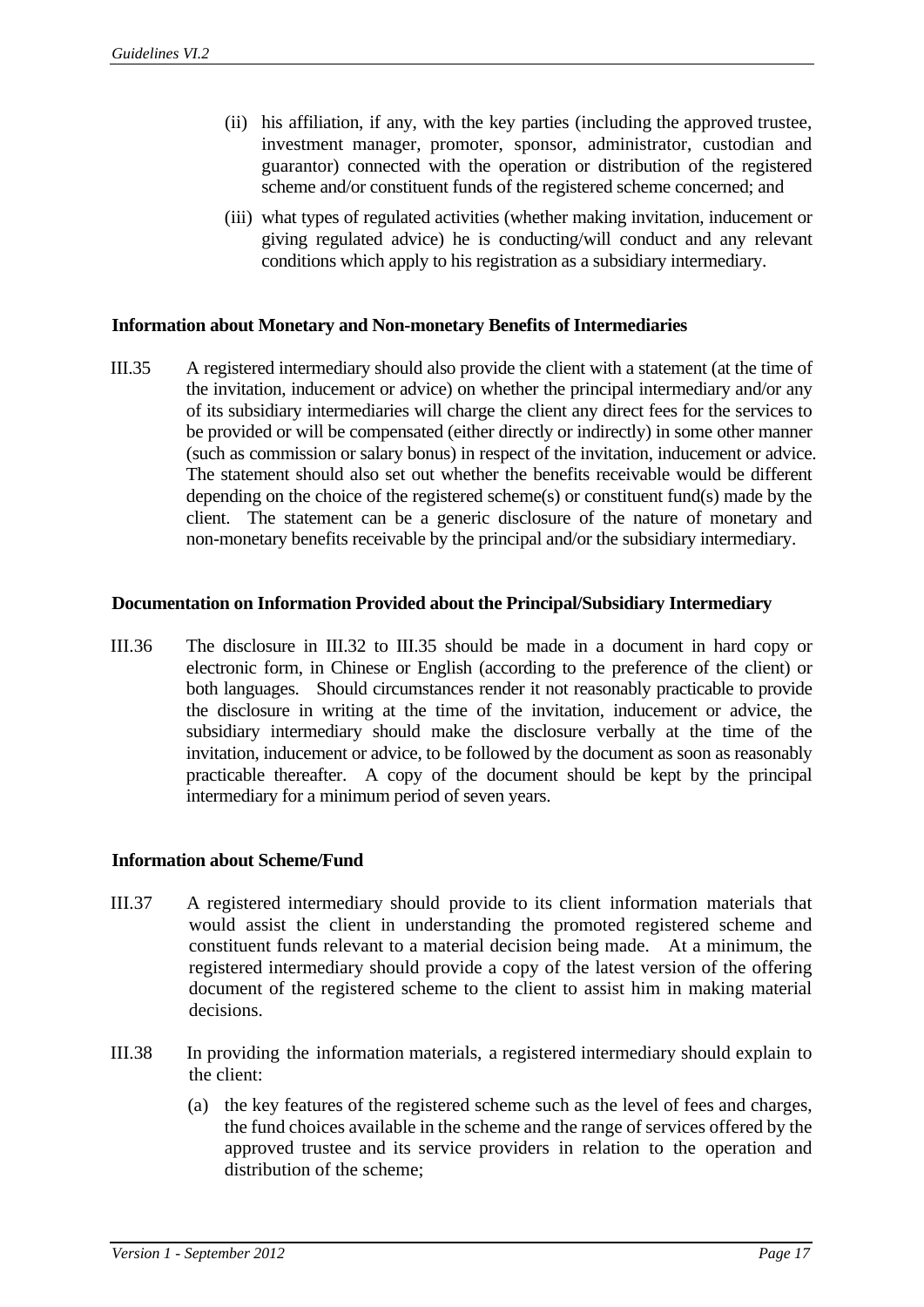- (b) the key features of the constituent funds within the relevant registered scheme such as investment policies, types and levels of risk, fees and charges and relevant terms and conditions; and
- (c) in the case of a registered scheme with a guaranteed fund, the guarantee features, the guarantor, the risks associated with the failure of a guarantor, the period of the guarantee (if it is only for a limited period), the cost of the guarantee, the dilution of performance due to the guarantee structure in place as well as the material conditions that may affect the scope or validity of the guarantee,

to enable the client to be sufficiently informed for the purpose of making material decisions.

III.39 A registered intermediary, when inviting/inducing/advising a client to join or transfer to a registered scheme, should inform the client that if no constituent fund is selected, the contribution will be invested in the default fund of the registered scheme. The key features of the default fund, such as its investment policy, the type and level of risk, fees and charges and relevant terms and conditions, should be explained to the client.

#### **Information about Investment Performance**

- III.40 A registered intermediary should not invite/induce/advise a client to make a registered scheme/constituent fund selection based primarily on past investment performance. If discussing past performance with the client, it should explain to the client that:
	- (a) the mere fact that a constituent fund performed better than another constituent fund, whether of the same type or not, over any given period in the past, is not necessarily a reliable indicator that it will do so over any period into the future; and
	- (b) special care should be taken in comparing the past performance of MPF conservative funds as some MPF conservative funds have a pricing mechanism that does not reflect the impact of fees.
- III.41 Where a comparison is made, the registered intermediary should:
	- (a) compare a constituent fund's performance with the performance of constituent funds of the same type and over a long term period (at least five years where practicable);
	- (b) make "like with like" comparisons in terms of risk levels, investment strategies and objectives; and
	- (c) where practicable, compare the net performance of one constituent fund with the net performance (and not the gross performance) of another constituent fund.

*Note: Information about a constituent fund's past performance is set out in the Fund Fact Sheet of a registered scheme, which is available on the website of the approved trustees and can be downloaded from the Fee Comparative Platform on the MPFA website.*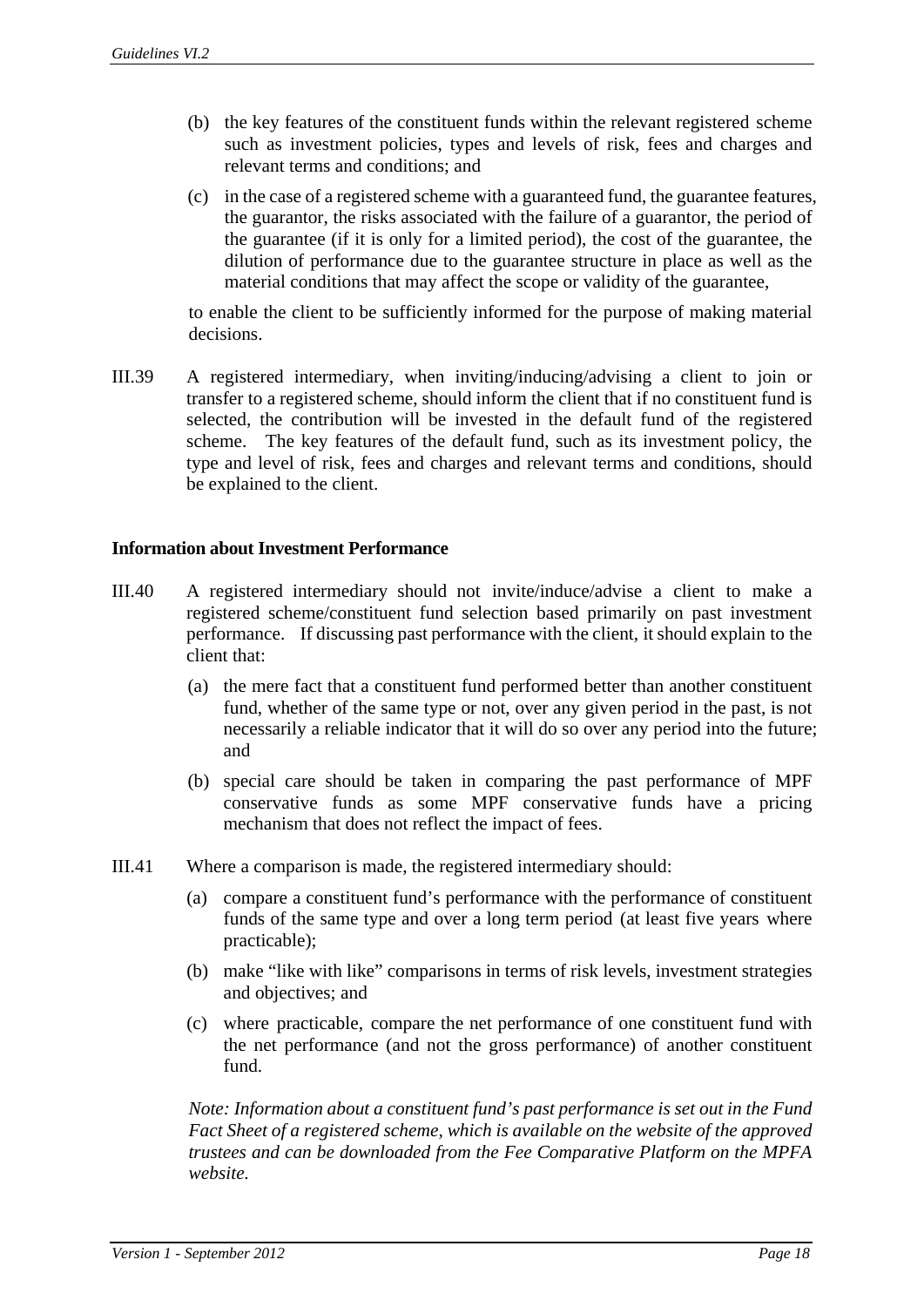III.42 Whilst it may be appropriate to make reference to general market outlook, a registered intermediary should avoid predicting, projecting or forecasting a constituent fund's future or likely performance.

#### **Information about Transfer of Schemes/Funds**

- III.43 Before inviting, inducing or advising a client on transfers of registered schemes/constituent funds, a registered intermediary should enquire if the client has any existing investment in a guaranteed fund.
- III.44 A registered intermediary, in inviting, inducing or advising a client on transfers under employee choice arrangement, should provide a copy of the "Guide to Transfer Benefits under Employee Choice Arrangement" to the client. The content of the Guide should be duly explained to the client.

*Note: The "Guide to Transfer Benefits under Employee Choice Arrangement" is available on the MPFA website. A registered intermediary may refer to the "Flow Chart of Benefits Transfer Process" in that Guide in explaining to the client the processes involved in transfers and the timeframe for processing transfers.* 

- III.45 A registered intermediary, if in the process of inviting, inducing or advising a client to consider transferring to another registered scheme or investing in another constituent fund, claims that the promoted registered scheme/constituent fund is to be preferred over the scheme/fund participated in/invested by the client, should explain:
	- (a) the differences (in relation to the key features set out in  $III.38(a)$  and (b)) between the promoted scheme/fund and the scheme/fund participated in/invested by the client; and
	- (b) the benefits, or potential benefits, of conducting the transfer.

The registered intermediary should make reference to the relevant product brochures, fund fact sheets, approved trustees' websites, and the MPFA website, etc. to obtain information about the registered schemes participated in or constituent funds invested by the client.

III.46 A registered intermediary should explain the timeframe involved in the transfer process and that as the accrued benefits are generally first cashed out by the original approved trustee and then transferred to the new approved trustee for re-investment, there will be a time lag during which the accrued benefits will not be invested.

#### **Information about Transfer into or out of Guaranteed Funds**

III.47 A registered intermediary, when inviting, inducing or advising a specific client in relation to a transfer into a guaranteed fund, should: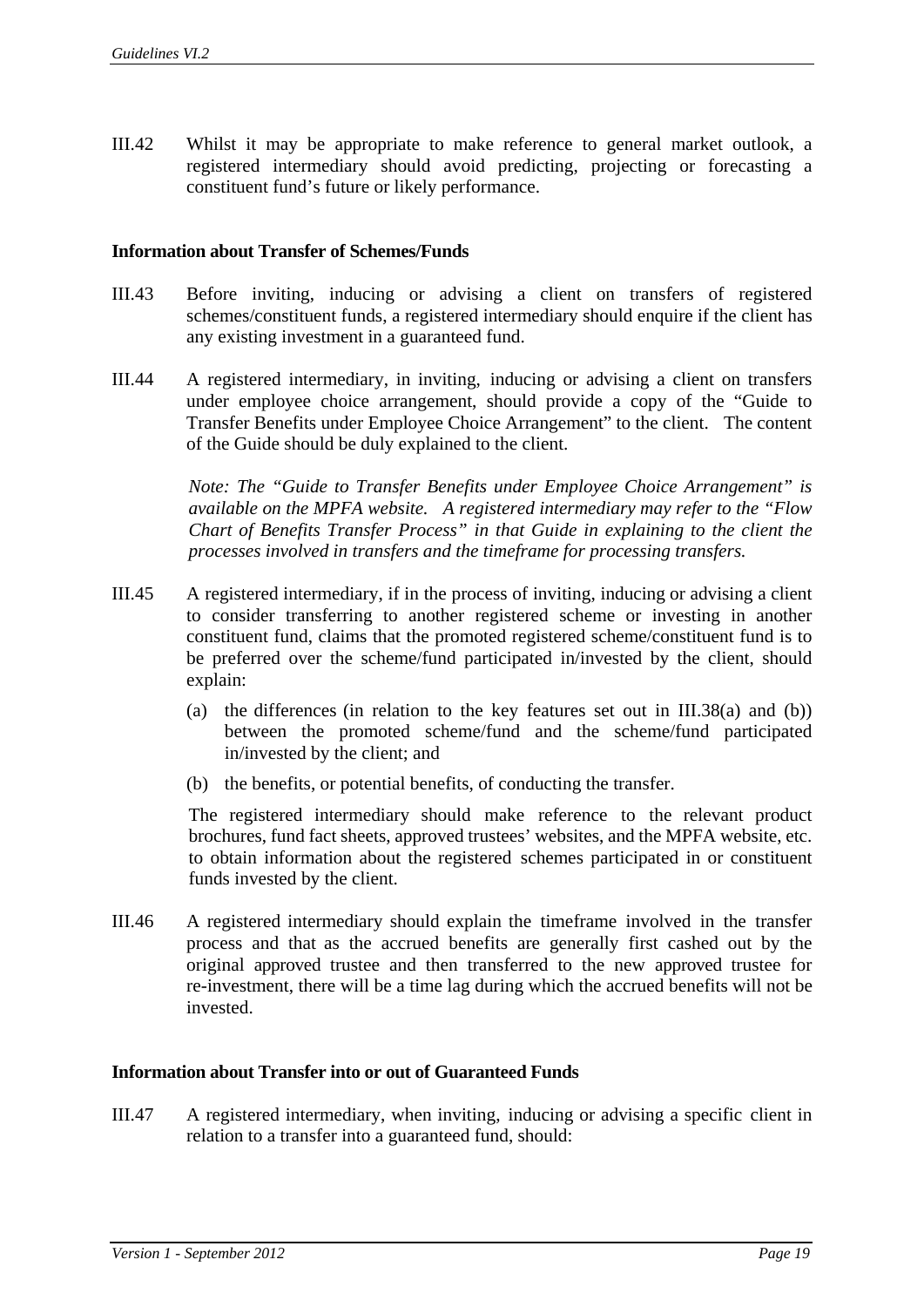- (a) explain the terms and conditions of the guaranteed fund with a particular focus on the qualifying conditions;
- (b) explain to the client the circumstances when the client will or will not meet the qualifying conditions; and
- (c) where the guaranteed fund is based on an insurance policy, explain the greater counterparty or credit risks associated with guarantees based on an insurance policy as compared to those based on a unit trust.
- III.48 A registered intermediary, when inviting, inducing or advising a specific client in relation to a transfer should find out from the client whether that transfer would result in a transfer out of a guaranteed fund. If the transfer would result in a transfer out of a guaranteed fund, the registered intermediary should:
	- (a) warn the client that a transfer of the accrued benefits out of that guaranteed fund may cause some or all of the guarantee conditions not being satisfied, thus resulting in the loss of the guarantee. The registered intermediary should advise the client to check the offering document of his original scheme or consult his approved trustee for details before transferring out of the guaranteed fund;
	- (b) document the warning and advice given in (a) and ask the client to sign the document to acknowledge the content of the document. A copy of the document should be given to the client and the original should be kept by the principal intermediary for a minimum period of seven years.
- III.49 In inviting, inducing or advising a specific client in relation to a transfer that would result in a transfer out of a guaranteed fund under III.48, the registered intermediary should:
	- (a) only process the client's instruction to transfer upon the client's confirmation that he understands the consequences of termination of the investment in the guaranteed fund; and
	- (b) document the client's confirmation provided in (a) and ask the client to acknowledge the content by signing the document. A copy of the document should be given to the client and the original should be kept by the principal intermediary for a minimum period of seven years.

#### **Information about Fees and Charges**

- III.50 A registered intermediary should provide information on fees and charges of registered schemes/constituent funds to the client and communicate any terms and conditions of the discount of fees and charges, where applicable, to the client.
- III.51 Where comparison of fees and charges of constituent funds between schemes is made, the registered intermediary should:
	- (a) highlight the long-term impact of fees and charges on potential returns, illustrating with examples; and
	- (b) compare the fees and charges of similar fund types only.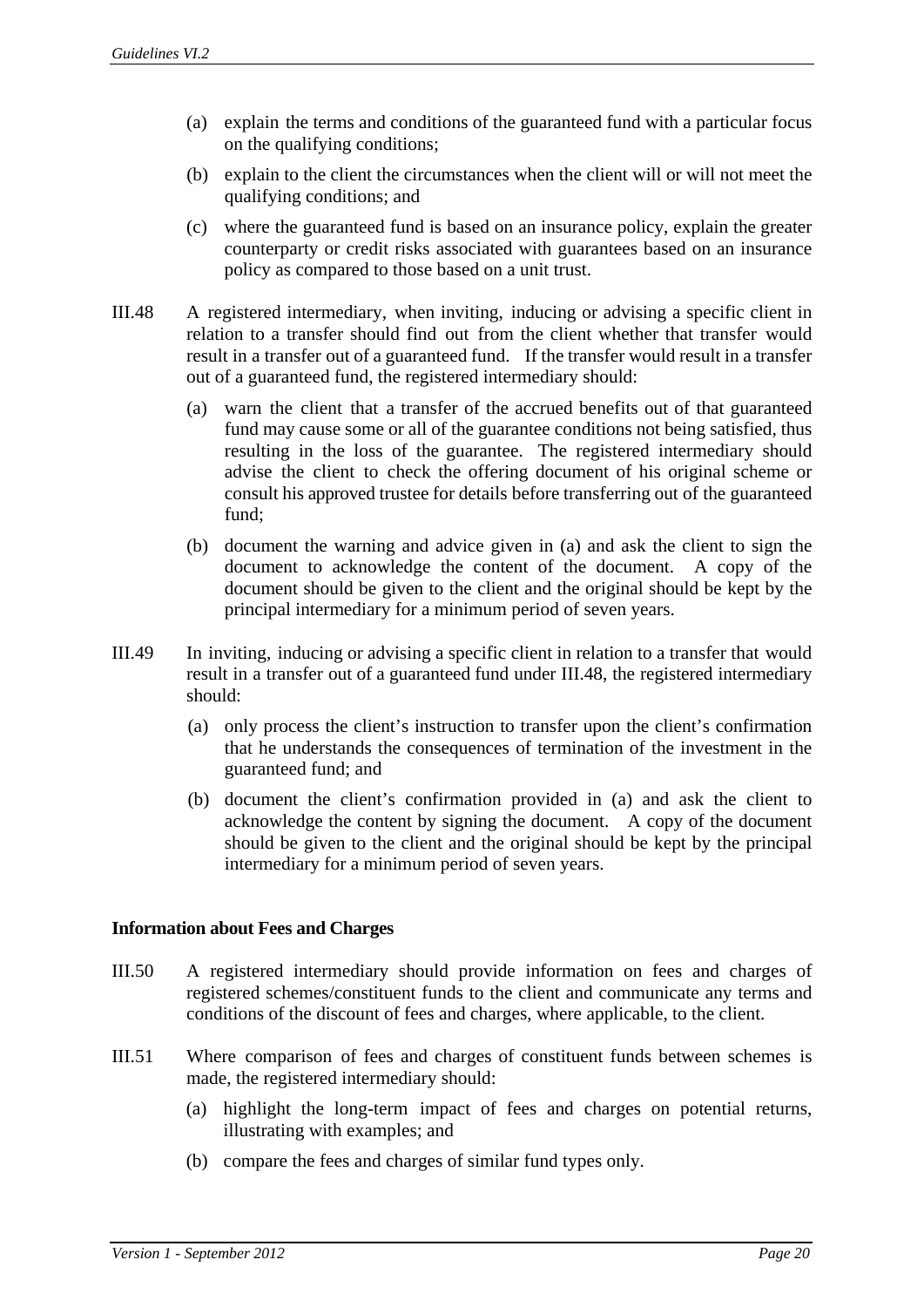*Note: Illustrations on the long-term impact of fees and charges on potential returns can be found under the section "Fees and Charges" in Chapter 2 (Which MPF Scheme Should I Choose?) of the publication "Making Informed Decisions for your MPF Life" which is available on the MPFA website. Information relating to fees and charges is available on the Fee Comparative Platform on the MPFA website. A registered intermediary can make use of the Fee Comparative Platform to search, sort and compare the fund expense ratio of any number of funds.* 

III.52 When highlighting information about fees and charges, a registered intermediary should refer the client to other key disclosure information like the fee table, the fund expense ratio and the ongoing cost illustration of the constituent funds being compared.

> *Note: Explanations of the fee table, fund expense ratio and ongoing cost illustration can be found in the "Code on Disclosure for MPF Investment Funds" which is available on the MPFA website.*

## **DISCLOSURE OF CONFLICT OF INTEREST**

## **Section 34ZL(1)(f)**

**When carrying on a regulated activity, a principal intermediary or a subsidiary intermediary attached to a principal intermediary must use best endeavours to avoid a conflict between the interests of the principal or subsidiary intermediary (as the case may be) and the interests of the client and, in the case of such a conflict, must disclose the conflict to the client.**

## **Conflict of Interest**

III.53 A registered intermediary should avoid any conflict of interest and if it has a material interest which gives rise to an actual or potential conflict of interest, should disclose that material interest or conflict to the client and take all reasonable steps to ensure fair treatment of the client. An example of such a conflict of interest may be where the registered intermediary receives a benefit (monetary or non-monetary) upon completing a sale or upon giving regulated advice (see III.35).

## **PROMPT AND PROPER ACCOUNTING FOR CLIENT ASSETS**

#### **Section 34ZL(1)(g)**

**When carrying on a regulated activity, a principal intermediary or a subsidiary intermediary attached to a principal intermediary must ensure that client assets are promptly and properly accounted for.**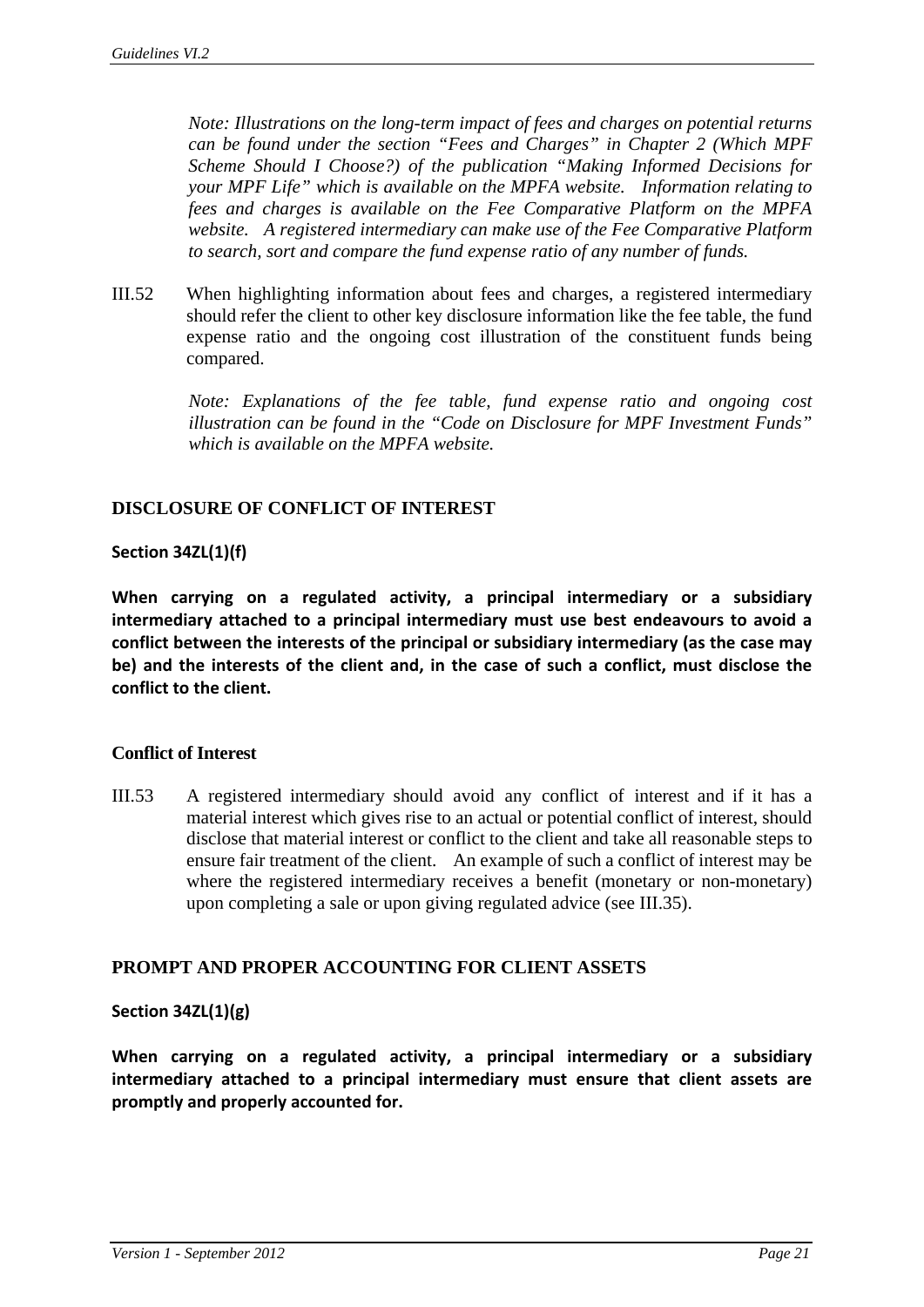## **Segregation of Client Assets**

- III.54 A registered intermediary is generally not expected to handle client assets. In the event that a registered intermediary is asked by its client to forward a cheque payment to the approved trustee of a registered scheme, it should do so promptly.
- III.55 A registered intermediary should at all times keep client assets separate from its own assets and should not use client assets for any purpose other than for the purposes of the client.

## **Cash/Cheque Payment**

III.56 A registered intermediary must not receive cash payments and must ensure that all cheques received are crossed and made payable to the approved trustee of the registered scheme or to the registered scheme only.

## **KEEPING RECORDS OF REGULATED ACTIVITIES**

#### **Section 34ZL(2)**

**A principal intermediary must keep such records of activities carried out by the principal intermediary, and of those carried out by every subsidiary intermediary attached to the principal intermediary, as may be necessary for enabling the frontline regulator of the principal intermediary to ascertain—**

- **(a) whether or not the principal intermediary has complied with subsection (1)<sup>2</sup> ; and**
- **(b) whether or not every subsidiary intermediary attached to the principal intermediary has complied with subsection (1).**

#### **Keeping of Records**

- III.57 A registered intermediary should document the information and/or documents disclosed/provided to the client. It should also document any regulated advice given, including the rationale underlying the advice and obtain the client's signature on the document to acknowledge the above. A copy of the document should be provided to the client and the original should be kept by the principal intermediary for a minimum period of seven years.
- III.58 A principal intermediary should ensure that all audio and written records required under the Guidelines are kept for a minimum period of seven years. Such records may be kept in electronic form (where applicable) but should be readily accessible by the frontline regulators for supervisory and inspection purposes.

1

<sup>&</sup>lt;sup>2</sup> Subsection (1) of section 34ZL of the MPFSO.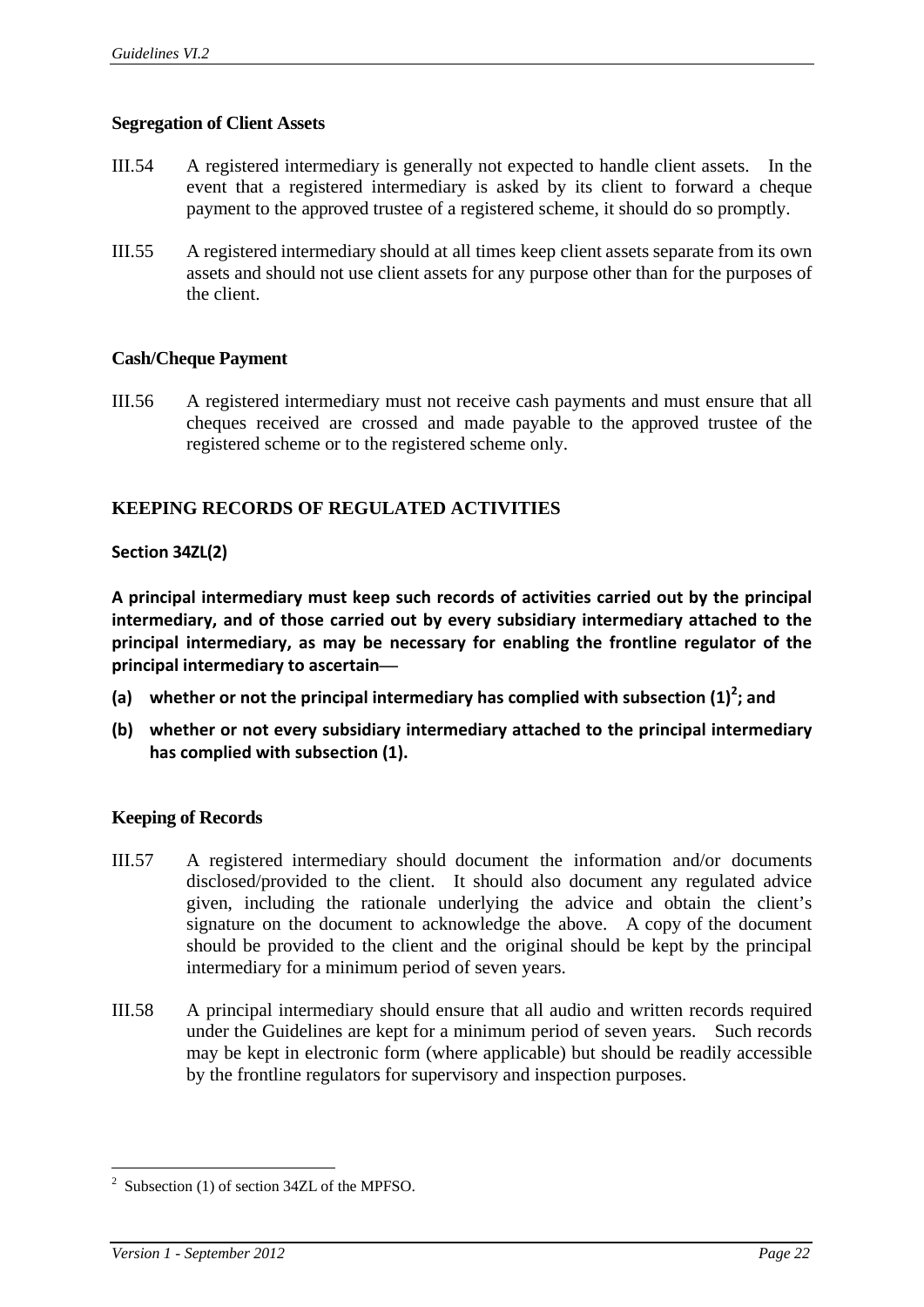## **PRINCIPAL INTERMEDIARY CONTROLS AND PROCEDURES FOR COMPLIANCE**

**Section 34ZL(3)**

**A principal intermediary—**

- **(a) must establish and maintain proper controls and procedures for securing compliance by the principal intermediary, and by each subsidiary intermediary attached to the principal intermediary, with this Part;**
- **(b) must use the principal intermediary's best endeavours to secure observance by subsidiary intermediaries attached to the principal intermediary of the controls and procedures established under paragraph (a);**
- **(c) must ensure that the responsible officer has sufficient authority within the principal intermediary for carrying out specified responsibilities in relation to the principal intermediary; and**
- **(d) must provide the responsible officer with sufficient resources and support for carrying out specified responsibilities in relation to the principal intermediary.**

**Section 34ZL(4)**

**In this section, a reference to a client of a principal intermediary, or a subsidiary intermediary attached to a principal intermediary, when carrying on a regulated activity, is a reference to—**

- **(a) a person whom the principal or subsidiary intermediary invites or induces, or attempts to invite or induce, to make a material decision; or**
- **(b) a person to whom the principal or subsidiary intermediary gives regulated advice.**

#### **Minimum Procedures and Controls to Ensure Compliance**

- III.59 At a minimum, a principal intermediary should have in place a rigorous framework that can:
	- (a) identify those matters that require compliance by itself and its subsidiary intermediaries; and
	- (b) put in place controls, procedures and other arrangements that are designed to ensure that compliance.
- III.60 The controls and procedures that are appropriate for any given principal intermediary would depend on a range of factors including the scale of its operations, the number of attached subsidiary intermediaries and the range and type of regulated activities undertaken. At a minimum, however, a principal intermediary should:
	- (a) have adequate resources and satisfactory internal control procedures at all times for compliance with relevant legal and regulatory requirements by itself and by its subsidiary intermediaries;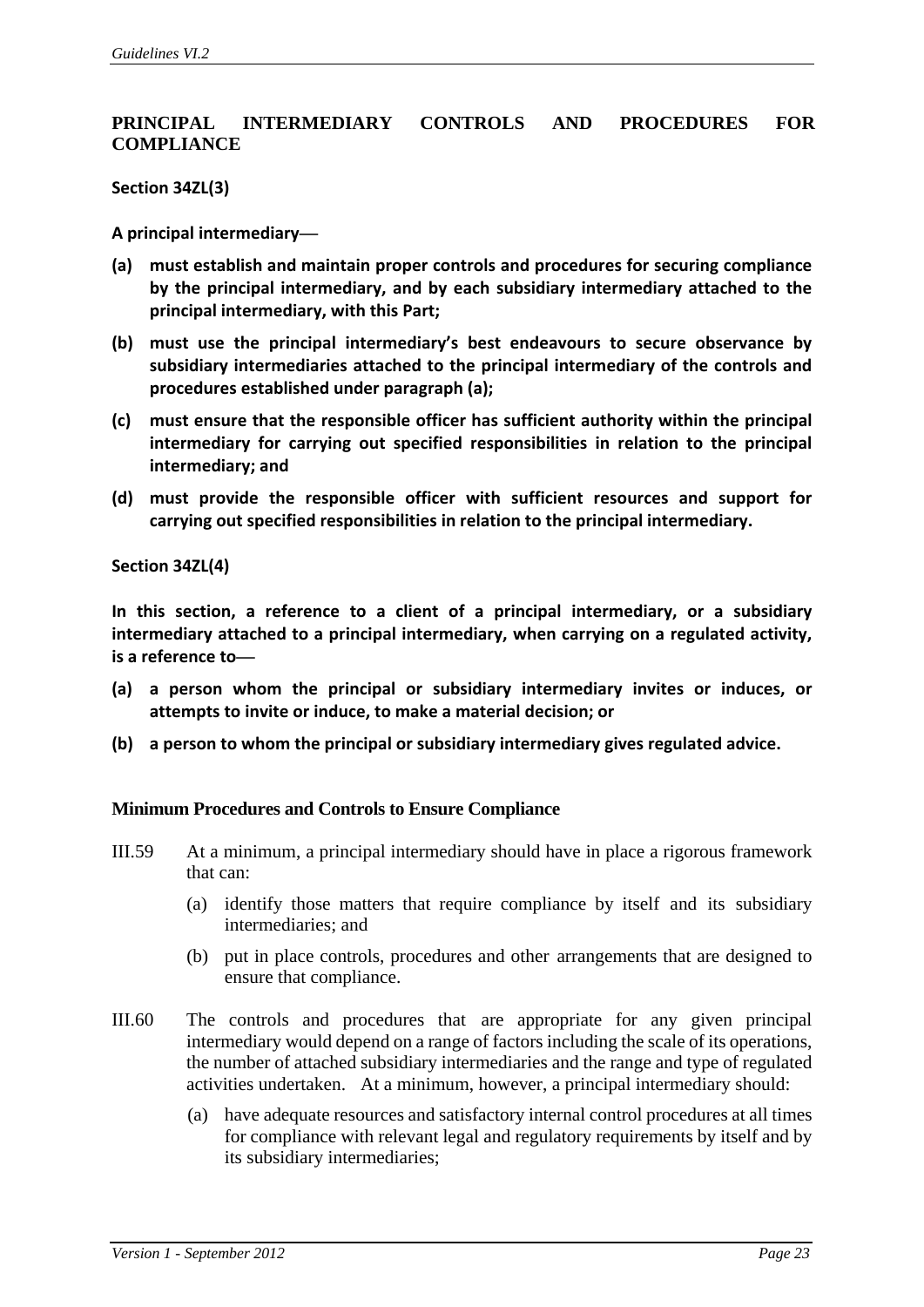- (b) supervise adequately and monitor subsidiary intermediaries' compliance with any manuals, guidelines and checklists for the conduct of the regulated activities;
- (c) have in place arrangements, procedures and controls to ensure that only registered intermediaries are used in undertaking regulated activities on its behalf;
- (d) have in place arrangements, procedures and controls to ensure that it maintains an up-to-date list of subsidiary intermediaries acting on its behalf and notifies the MPFA as soon as practicable if it intends to withdraw the consent for a subsidiary intermediary to act on its behalf in accordance with section 34ZG of the MPFSO;
- (e) have in place arrangements, procedures and controls to ensure that the MPFA is notified of changes relating to the registered intermediaries in accordance with sections 34ZE and 34ZI of the MPFSO;
- (f) have in place arrangements, procedures and controls to ensure that it notifies the MPFA if it becomes aware of any circumstances where the responsible officer no longer satisfies the requirements of section  $34W(4)(b)$  of the MPFSO;
- (g) have in place arrangements, procedures and controls to ensure that the offering documents and marketing materials used by itself or its subsidiary intermediaries to promote any registered schemes/constituent funds have been authorized by the SFC or are otherwise exempted from authorization;
- (h) have in place procedures and controls for handling client complaints;
- (i) have in place arrangements, procedures and controls that require a subsidiary intermediary to report to the principal intermediary all complaints against himself;
- (j) have in place arrangements to assess whether its subsidiary intermediaries possess the relevant qualification for giving regulated advice;
- (k) provide sufficient training to its subsidiary intermediaries to ensure that they keep abreast of developments in the MPF System and upgrade their professional knowledge on a continuing basis, and maintain a record of training undertaken by its subsidiary intermediaries. Such records and the documentary evidence sufficient to support their attendance or completion of the continuing training activities mentioned in (l) such as certificates of attendance issued by the course providers and examination results should be kept for a minimum period of three years;
- (l) have in place procedures and controls to ensure their subsidiary intermediaries comply with the continuing training requirement specified by the MPFA;
- (m) have in place procedures and controls to ensure annual returns are lodged by itself and its subsidiary intermediaries with the MPFA within the stipulated timeframe;
- (n) where telephone marketing campaigns are to be undertaken, provide compliance guidelines before embarking on such campaigns and maintain a call log for monitoring purposes;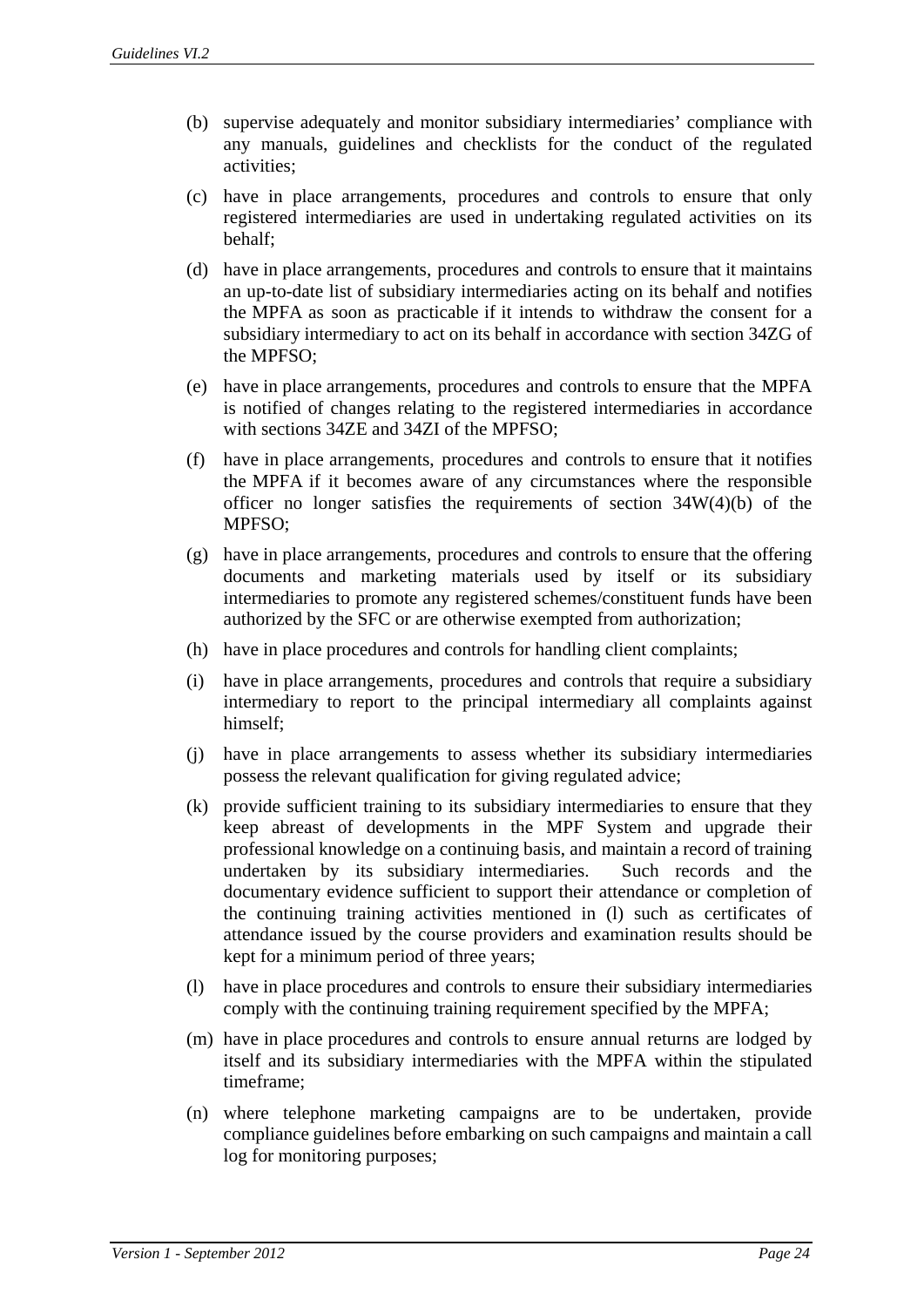- (o) have in place risk matching procedures and controls for determining whether a constituent fund matches a client's risk profile;
- (p) have in place procedures and controls to ensure that all audio and written records required under the Guidelines are kept for a minimum period of seven years;
- (q) have in place procedures and controls to ensure that its subsidiary intermediaries are aware of the requirements relating to disclosure of conflict of interest and that if any of its subsidiary intermediaries acts for more than one principal intermediary, the subsidiary intermediary should make clear to the client for which one of the principal intermediaries he is acting;
- (r) have in place procedures and controls to ensure that client assets are promptly and properly accounted for. To minimize the scope for any fraud or defalcation, a principal intermediary should have in place arrangements to prevent a subsidiary intermediary from receiving cash payments or receiving cheques that are not crossed and not made payable to the approved trustee of the registered scheme or to the registered scheme;
- (s) have in place arrangements, procedures and controls to identify any failure of the principal intermediary or its subsidiary intermediaries to comply with the provisions in relation to regulated activities in the MPFSO or any subsidiary legislation under the MPFSO, the Guidelines, and other guidelines relating to regulated activities and to report such failure to the frontline regulator and also the industry regulator (where the industry regulator is not the frontline regulator) within 14 working days of the principal intermediary identifying the failure;
- (t) have in place arrangements, procedures and controls to ensure that sufficient information is recorded and retained about its business relating to the conduct of regulated activities concerning registered schemes and constituent funds. Such records should be kept for a minimum period of seven years;
- (u) provide senior management (including the responsible officer) with management information system reports and access to all relevant information about its business on a timely basis. The reports and relevant information must also be available to the frontline regulators upon request; and
- (v) have in place compliance review and internal audit procedures as an integral part of the control procedures to regularly review and assess the effectiveness and efficiency of the principal intermediary's controls and procedures.

## **Complaint Handling**

- III.61 One of the key aspects of proper controls and procedures relates to having in place adequate procedures for dealing with complaints from a client. The procedures that should be put in place by a principal intermediary depend on the scale and nature of the regulated activities undertaken. At a minimum, a principal intermediary should maintain procedures and controls to ensure:
	- (a) any complaint from a client is handled in a timely and appropriate manner and that remedial action is taken as soon as possible;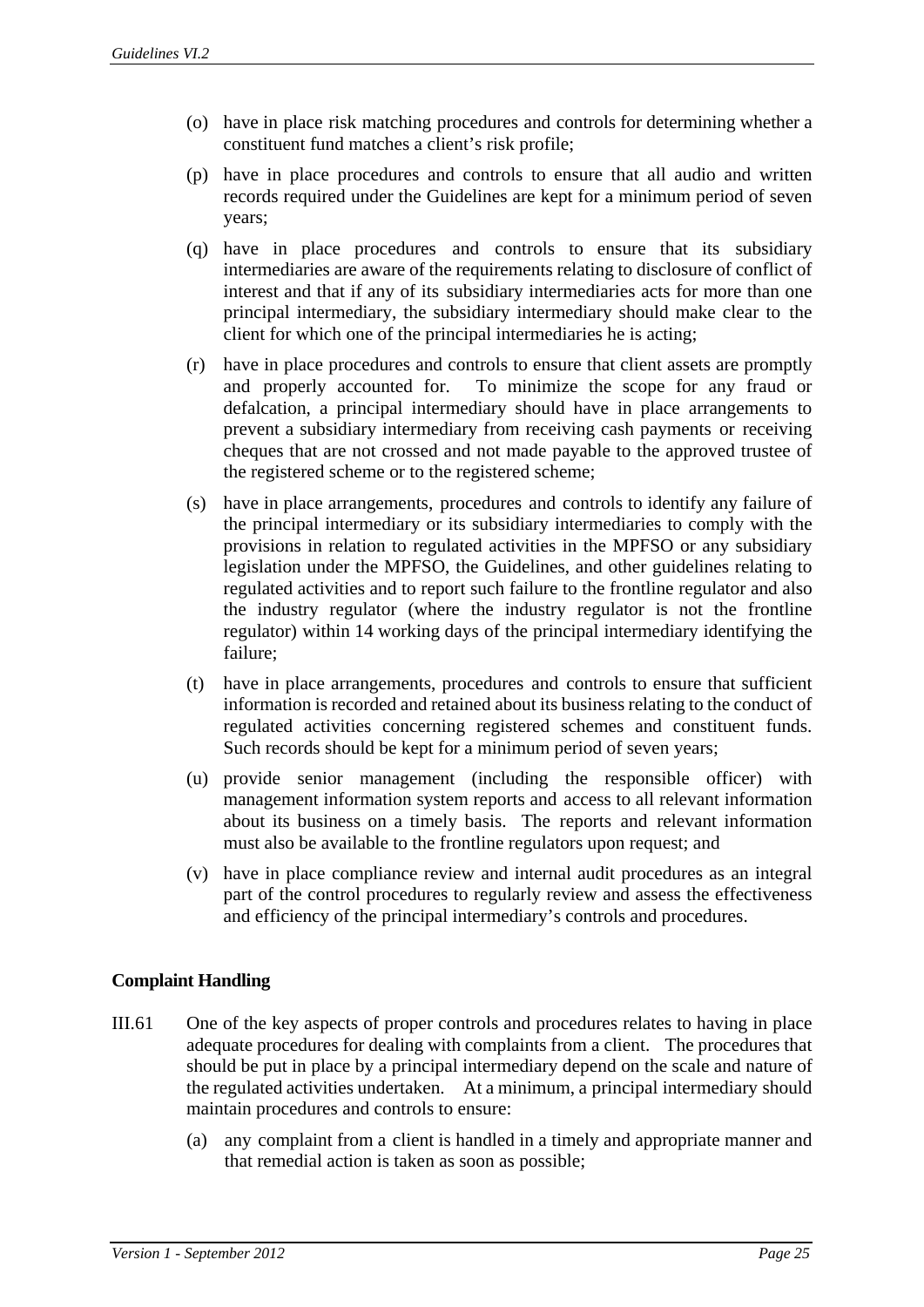- (b) steps are taken to investigate and respond promptly to the complaint;
- (c) if the complaint is not satisfactorily resolved, that steps are taken to investigate and handle the complaint by the senior officer of the subsidiary intermediary, or by the principal intermediary's designated compliance officer in a timely and reasonable manner;
- (d) if a complaint is not resolved promptly to the client's satisfaction, the client is advised of any further steps which may be available to the client under the regulatory system;
- (e) the frontline regulator as well as its respective industry regulator (if the industry regulator is not the frontline regulator) are informed immediately of any complaints of a criminal nature (such as misappropriation of client funds or forgery of client documents) or other serious nature (such as unauthorized transfer of client's accrued benefits);
- (f) all complaints are fully documented (including resolution if any) and that a summary of the complaint cases be provided to the MPFA on a quarterly basis; and
- (g) a register of complaints, containing information including but not limited to the name of the complainant, the target of the complaint, the date of submission of the complaint, the nature of the complaint and the date the complaint is remedied/addressed, whether the complaint is substantiated, a summary of the investigation results and action taken and whether there is any breach of legislation, guidelines or regulations administered by the MPFA is maintained. The register should be made available as soon as practicable to the MPFA and frontline regulators upon their request.

## **ROLE OF RESPONSIBLE OFFICER**

#### **Section 34ZM**

## **A responsible officer of a principal intermediary must use his or her best endeavours to carry out specified responsibilities in relation to the principal intermediary.**

*Note: Under section 34I(3) of the MPFSO, a reference to specified responsibilities in relation to a principal intermediary, is a reference to*—

- *(a) the responsibility to ensure that the principal intermediary has established and maintains proper controls and procedures for securing compliance by the principal intermediary, and by each subsidiary intermediary attached to the principal intermediary, with this Part; and*
- *(b) the responsibility to ensure that the principal intermediary uses the principal intermediary's best endeavours to secure observance by subsidiary intermediaries attached to the principal intermediary of the controls and procedures mentioned in paragraph (a).*